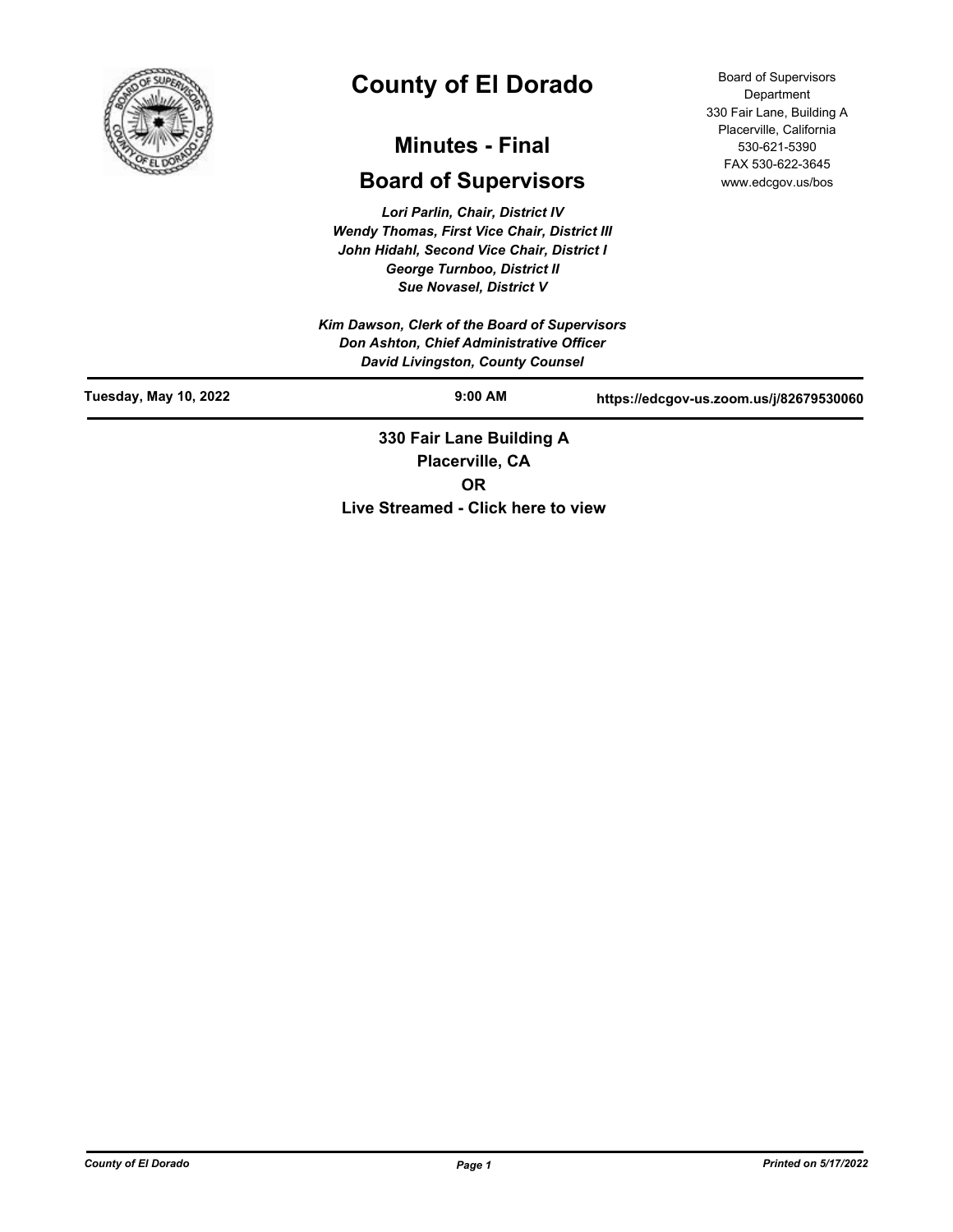**PUBLIC PARTICIPATION INSTRUCTIONS: The Board of Supervisors meeting room will be open to the public. The meeting will continue to be live-streamed via Zoom and YouTube.**

**Members of the public may address the Board in-person or via Zoom to make a public comment. The public should call into 530-621-7603 or 530-621-7610. The Meeting ID is 826 7953 0060. Please note you will be able to join the live-stream 15 minutes prior to the posted meeting start time.**

**To observe the live stream of the Board of Supervisors meeting go to https://us06web.zoom.us/j/82679530060.**

**To observe the Board of Supervisors meetings via YouTube, click https://www.youtube.com/channel/UCUMjDk3NUltZJrpw2CL7Zkg.**

**If you are joining the meeting via zoom and wish to make a comment on an item, press the "raise a hand" button. If you are joining the meeting by phone, press \*9 to indicate a desire to make a comment. Speakers will be limited to 3 minutes.**

**By participating in this meeting, you acknowledge that you are being recorded.**

**If you choose not to observe the Board of Supervisors meeting but wish to make a comment on a specific agenda item, please submit your comment in writing. You are encouraged to submit your comment in writing by 4:00 PM on the Monday before the meeting to ensure the Board of Supervisors has adequate time to review. Please submit your comment to the Clerk of the Board at edc.cob@edcgov.us. Your comment will be placed into the record and forwarded to the Board of Supervisors.**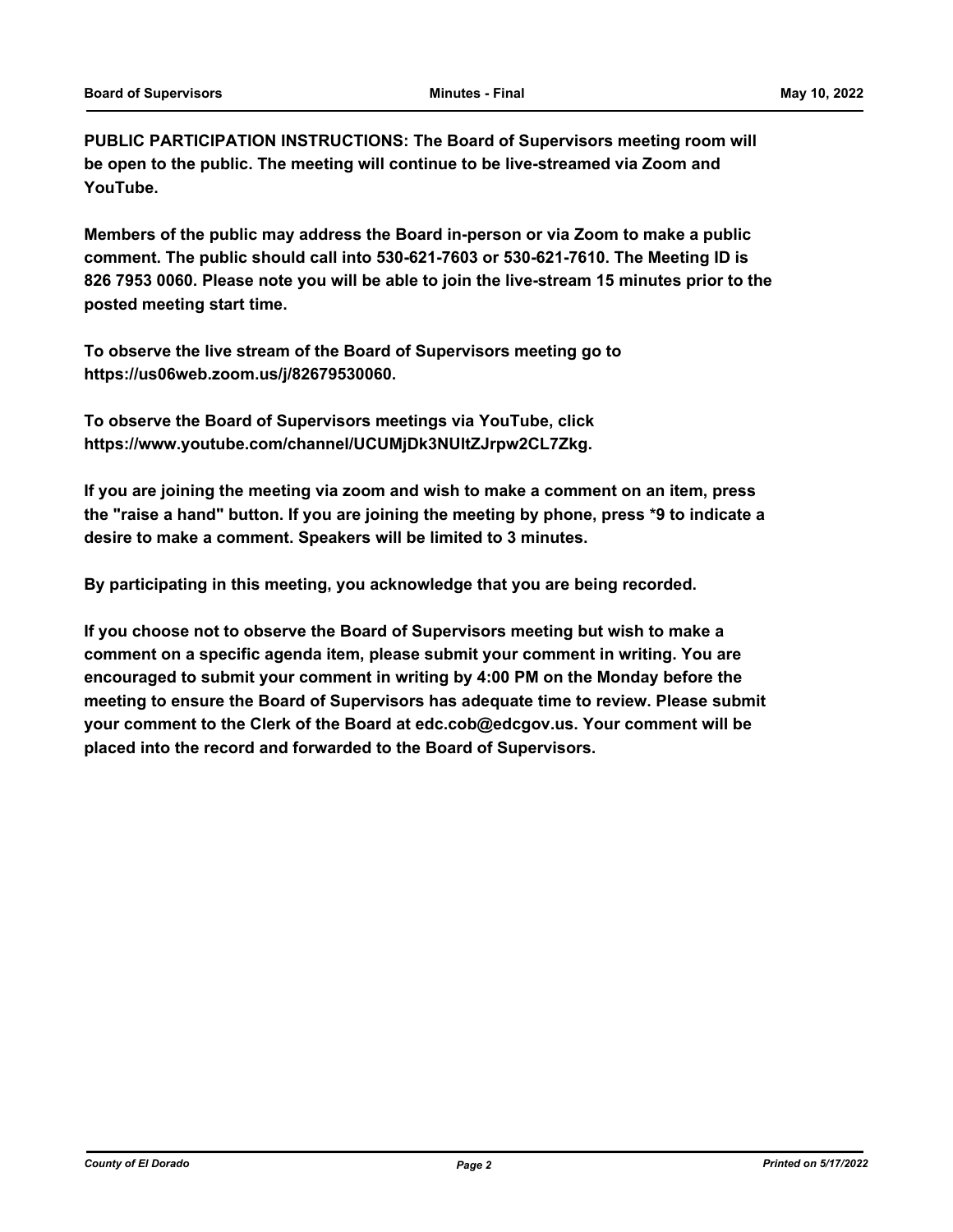## **Vision Statement**

## **Safe, healthy and vibrant communities, respecting our natural resources and historical heritage**

## **This institution is an equal opportunity provider and employer.**

Live Web Streaming and archiving of most Board of Supervisors meeting videos, all meeting agendas, supplemental materials and meeting minutes are available on the internet at: http://eldorado.legistar.com/Calendar.aspx

The County of El Dorado is committed to ensuring that persons with disabilities are provided the resources to participate in its public meetings. Please contact the office of the Clerk of the Board if you require accommodation at 530-621-5390 or via email, edc.cob@edcgov.us, preferably no less than 24 hours in advance of the meeting.

The Board of Supervisors is concerned that written information submitted to the Board the day of the Board meeting may not receive the attention it deserves. The Board Clerk cannot guarantee that any FAX, email, or mail received the day of the meeting will be delivered to the Board prior to action on the subject matter.

The Board meets simultaneously as the Board of Supervisors and the Board of Directors of the Air Quality Management District, In-Home Supportive Services, Public Housing Authority, Redevelopment Agency and other Special Districts.

For Purposes of the Brown Act § 54954.2 (a), the numbered items on this Agenda give a brief description of each item of business to be transacted or discussed. Recommendations of the staff, as shown, do not prevent the Board from taking other action.

Materials related to an item on this Agenda submitted to the Board of Supervisors after distribution of the agenda packet are available for inspection during normal business hours in the public viewing packet located in Building A, 330 Fair Lane, Placerville or in the Board Clerk's Office located at the same address. Such documents are also available on the Board of Supervisors' Meeting Agenda webpage subject to staff's ability to post the documents before the meeting.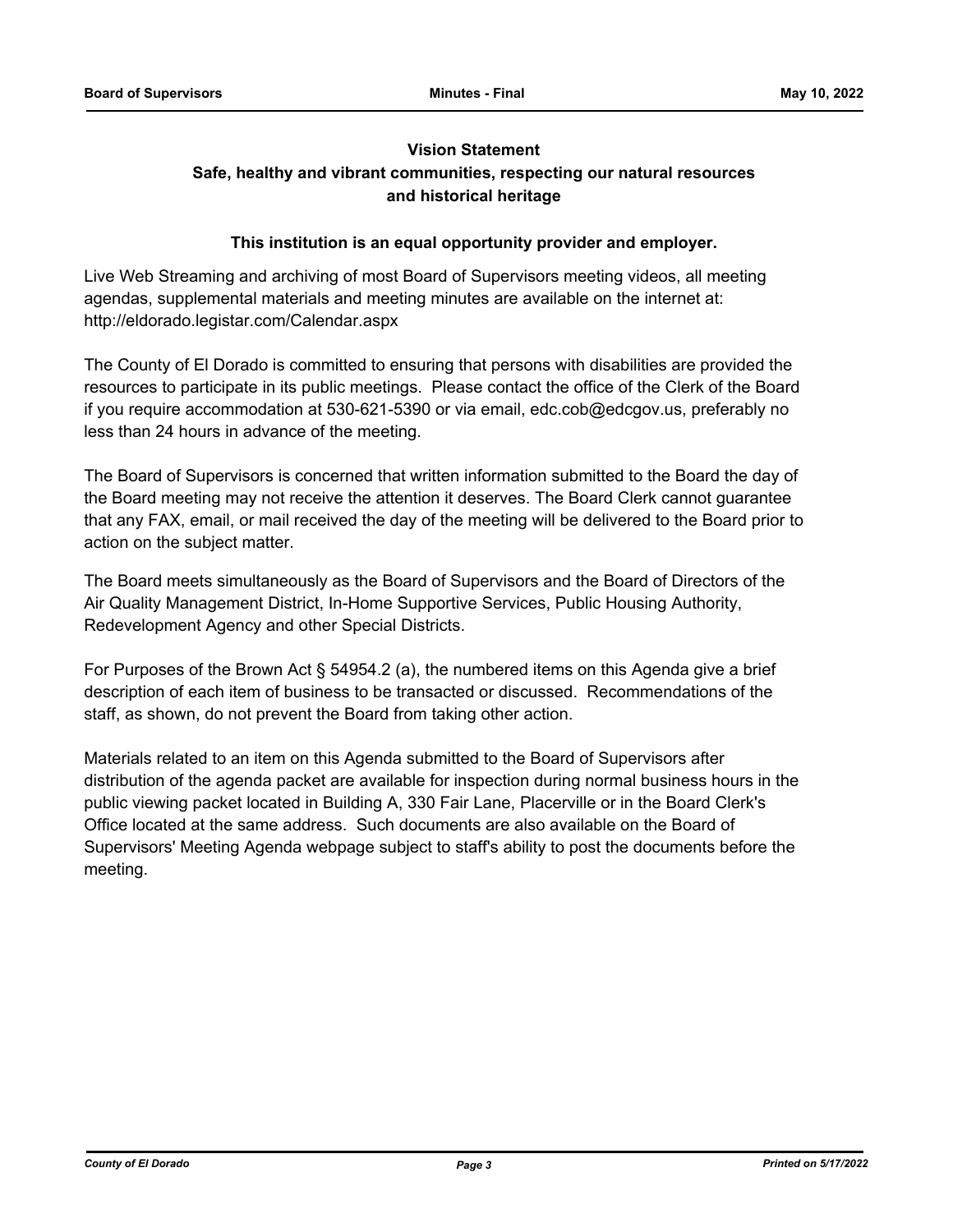## **PROTOCOLS FOR PUBLIC COMMENT**

Public comment will be received at designated periods as called by the Board Chair.

Public comment on items scheduled for Closed Session will be received before the Board recesses to Closed Session.

Except with the consent of the Board, individuals shall be allowed to speak to an item only once.

On December 5, 2017, the Board adopted the following protocol relative to public comment periods. The Board adopted minor revisions to the protocol on August 24, 2021, incorporated herein:

The Board wants all members of the public to feel welcome to speak, especially regarding controversial items. Time for public input will be provided at every Board of Supervisors meeting. Individuals will have three minutes to address the Board. If the three minutes are exceeded the speaker's microphone will be muted. Applause or other outbursts are not allowed in the Board Chambers.

During noticed public hearings only, individuals authorized by organizations to speak to organizational positions may request additional time, up to five minutes.

Public comment on certain agenda items designated and approved by the Board may be treated differently within specific time limits per speaker or a limit on the total amount of time designated for public comment. It is the intent of the Board that quasi-jurisdictional matters have additional flexibility depending on the nature of the issue.The Board Chair may limit public comment during Open Forum.

Individual Board members may ask clarifying questions but will not engage in substantive dialogue with persons providing input to the Board.

If a person providing input to the Board creates a disruption by refusing to follow Board guidelines, the Board Chair may take the following actions:

Step 1. Request the person adhere to Board guidelines. If the person refuses, the Board Chair may turn off the speaker's microphone.

Step 2. If the disruption continues, the Board Chair may order a recess of the Board meeting. Step 3. If the disruption continues, the Board Chair may order the removal of the person from the Board meeting.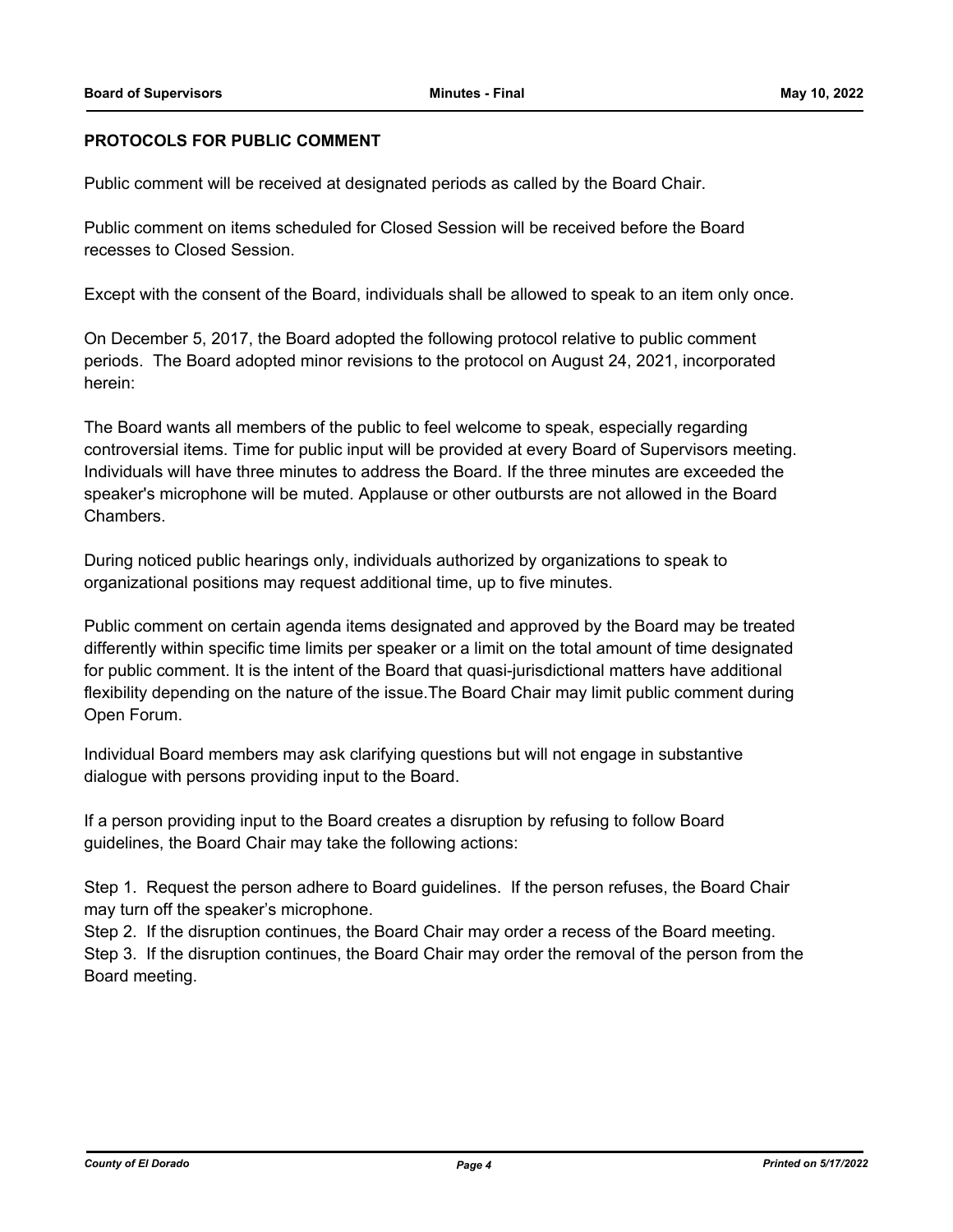#### **9:15 A.M. - CALLED TO ORDER**

Present: 5- Supervisor Novasel, Supervisor Hidahl, Supervisor Parlin, Supervisor Thomas and Supervisor Turnboo

#### **INVOCATION AND PLEDGE OF ALLEGIANCE TO THE FLAG**

**Pastor Craig Klatt of the Camino Adventist Church gave the Invocation. Supervisor Hidahl led the Pledge of Allegiance to the Flag.**

#### **ADOPTION OF THE AGENDA AND APPROVAL OF CONSENT CALENDAR**

**A motion was made by Supervisor Hidahl, seconded by Supervisor Novasel to Adopt the Agenda and Approve the Consent Calendar with the following changes: Supervisor Turnboo made comments on item 15 and item 1 (the Minutes from April 19, 2022 item 42).**

**Yes:** 5 - Novasel, Hidahl, Parlin, Thomas and Turnboo

The Board may make any necessary additions, deletions or corrections to the agenda including moving items to or from the Consent Calendar and adopt the agenda and the Consent Calendar with one single vote. A Board member may request an item be removed from the Consent Calendar for discussion and separate Board action. At the appropriate time as called by the Board Chair, members of the public may make a comment on matters on the Consent Calendar prior to Board action.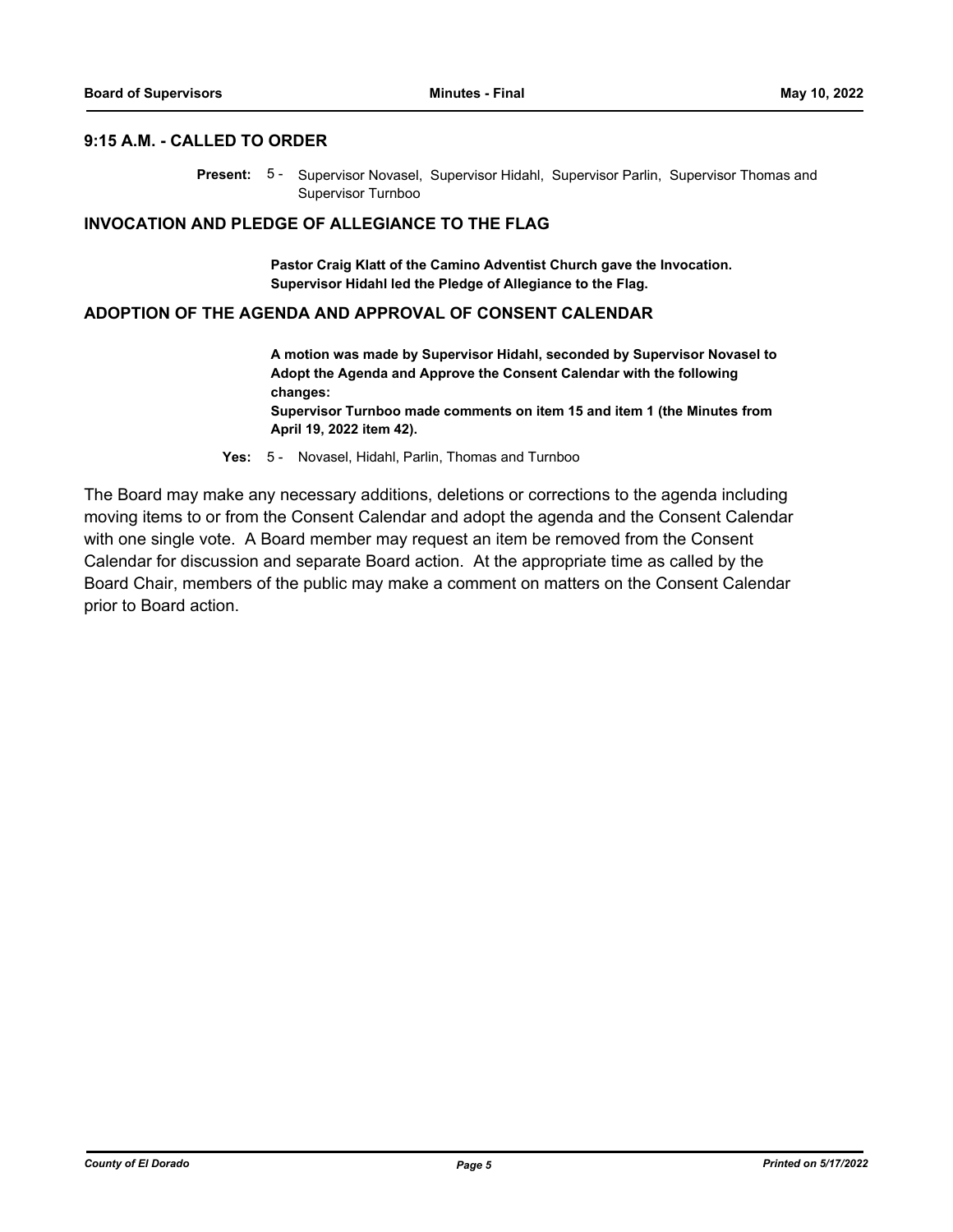## **CONSENT CALENDAR**

**1.** [22-0803](http://eldorado.legistar.com/gateway.aspx?m=l&id=/matter.aspx?key=31705) Clerk of the Board recommending the Board approve the minutes from the regular meeting of April 19, 2022 and the special meeting of April 25, 2022.

**This matter was Approved on the Consent Calendar.**

### **GENERAL GOVERNMENT - CONSENT ITEMS**

**2.** [22-0538](http://eldorado.legistar.com/gateway.aspx?m=l&id=/matter.aspx?key=31439) Assessor's Office recommending the Board: 1) Approve the continuation of perpetual Agreement 4851 for an estimated annual cost of \$16,250 with CoStar Realty Information Inc. to use when determining values of commercial property; and 2) Authorize the Purchasing Agent, or designee, to execute further documents relating to Agreement 4851, including amendments that do not increase the maximum dollar amount or term of the Agreement, and contingent upon approval by County Counsel and Risk Management.

## **FUNDING:** General Fund.

**This matter was Approved on the Consent Calendar.**

**3.** [22-0804](http://eldorado.legistar.com/gateway.aspx?m=l&id=/matter.aspx?key=31706) Auditor-Controller recommending the Board approve the attached Budget Transfer totaling \$39,931 which establishes the necessary budget appropriations to fund the purchase of additional computer equipment and software, and also to fund a minor office renovation. (4/5 vote required)

**FUNDING:** Auditor's Automation Fund.

**This matter was Approved on the Consent Calendar.**

**4.** [22-0841](http://eldorado.legistar.com/gateway.aspx?m=l&id=/matter.aspx?key=31744) Chief Administrative Office recommending the Board: 1) Approve a revised 2022 regular meeting calendar of the Board of Supervisors; and 2) Receive and file a revised Fiscal Year 2021-22 Master Budget Calendar.

## **FUNDING:** N/A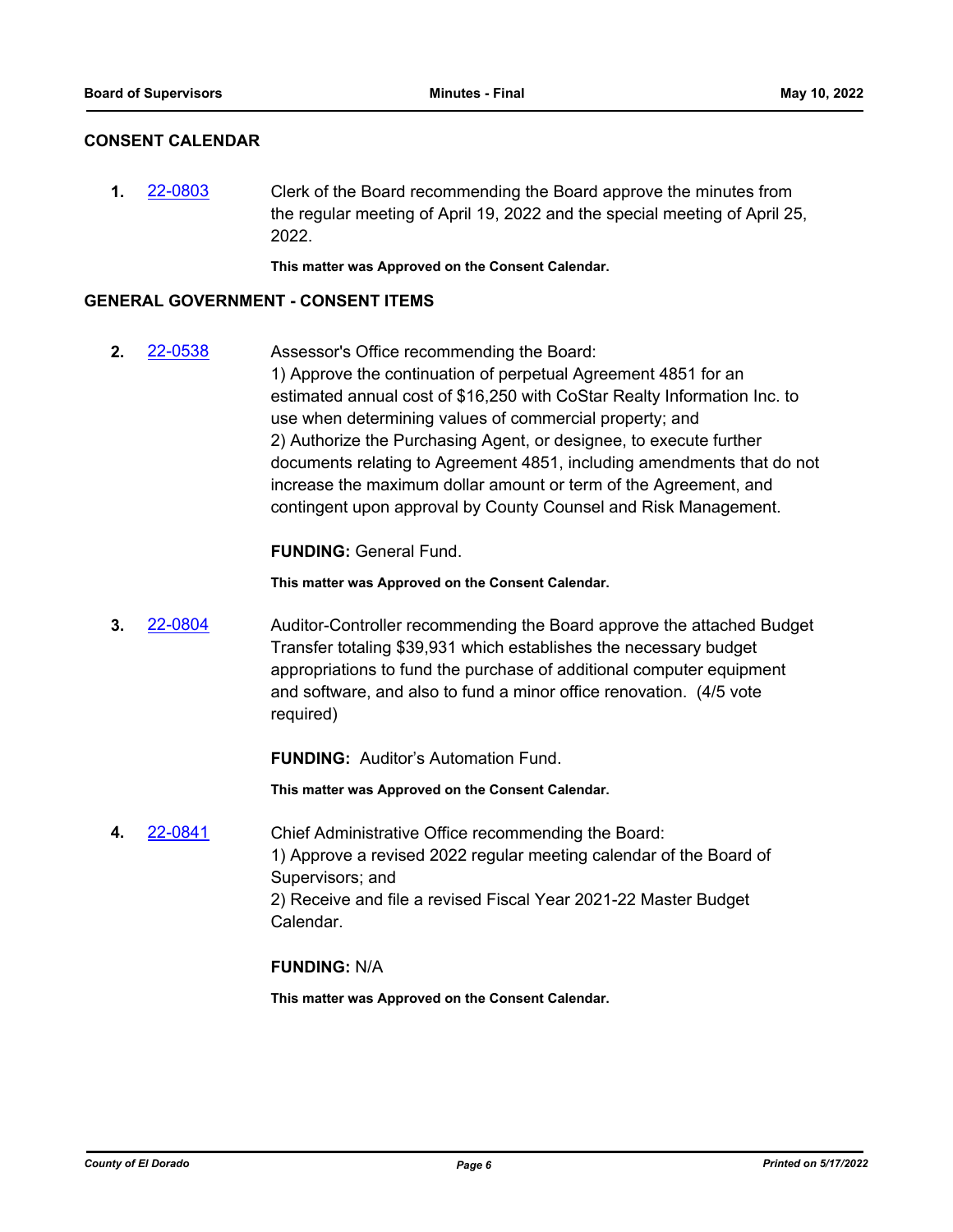| 5. | 22-0716 | Chief Administrative Office, Facilities Division, recommending the Board<br>authorize the following: |
|----|---------|------------------------------------------------------------------------------------------------------|
|    |         | 1) Fixed Asset addition of one (1) Caterpillar XQ125 110kW Diesel                                    |
|    |         | Powered Mobile Generator Set for the Chief Administrative Office,                                    |
|    |         | Facilities Division to the Fiscal Year (FY) 2021-22 Budget;                                          |
|    |         | 2) Waive formal bid requirements in accordance with Purchasing                                       |
|    |         | Ordinance 3.12.160, exemptions from competitive process, Section D;                                  |
|    |         | 3) Authorize the Purchasing Agent to utilize Sourcewell competitively bid                            |
|    |         | contract 120617-CAT for the acquisition of one (1) Caterpillar XQ125                                 |
|    |         | Mobile Diesel Powered Generator Set for use as a backup power source                                 |
|    |         | at the Psychiatric Health Facility (PHF) located at 935A Spring Street and                           |
|    |         | Senior Center located at 937 Spring Street in Placerville; and                                       |
|    |         | 4) Authorize the Purchasing Agent to issue a purchase order in the                                   |
|    |         | amount of \$93,204 plus applicable taxes and fees for the purchase of one                            |
|    |         | (1) Caterpillar XQ125 Mobile Diesel Powered Generator Set for use as a                               |
|    |         | backup power source.                                                                                 |
|    |         |                                                                                                      |

**FUNDING:** Accumulated Capital Outlay Fund.

**This matter was Approved on the Consent Calendar.**

**6.** [22-0292](http://eldorado.legistar.com/gateway.aspx?m=l&id=/matter.aspx?key=31193) Chief Administrative Office, Parks Division, recommending the Board approve and authorize the Chair to sign the First Amendment to Agreement for Services 6071 with Helix Environmental Planning, Inc. updating the scope of work to include the entire 12-acre Forebay Park site, increasing the not-to-exceed compensation amount by \$29,115 for a new not-to-exceed amount of \$91,170, and updating the fee schedule due to the original contract having the direct cost schedule left out.

> **FUNDING**: California Department of Parks and Recreation Prop 68 Per Capita Program 68%, General Fund 32%.

**This matter was Approved on the Consent Calendar.**

**7.** [22-0737](http://eldorado.legistar.com/gateway.aspx?m=l&id=/matter.aspx?key=31638) Chief Administrative Office, Procurement and Contracts Division, presenting a list of County surplus property and recommending the Board so declare and authorize disposal of same in accordance with the procedures outlined in the County's Purchasing Ordinance, Chapter 3.12 and Section 3.12.220 thereof.

**FUNDING:** Various.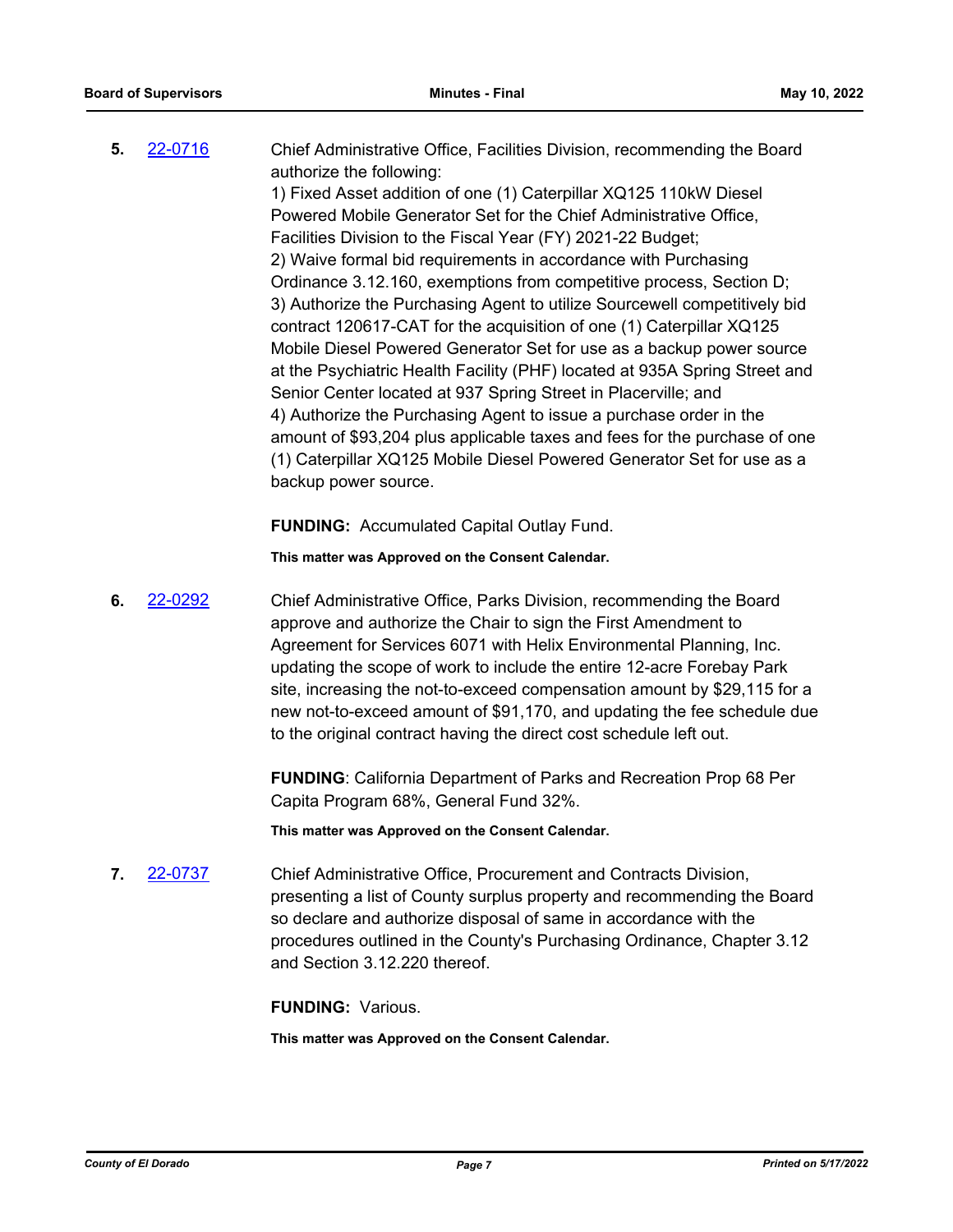**8.** [22-0699](http://eldorado.legistar.com/gateway.aspx?m=l&id=/matter.aspx?key=31600) Clerk of the Board, based upon the recommendation of the El Dorado County Child Abuse Prevention Council, recommending the Board make the following appointment to the El Dorado County Child Abuse Prevention Council: Appoint Heidi Mayerhofer, Community Representative, Term Expiration 6/30/2024.

#### **FUNDING:** N/A

**This matter was Approved on the Consent Calendar.**

**9.** [22-0636](http://eldorado.legistar.com/gateway.aspx?m=l&id=/matter.aspx?key=31537) Human Resources Department recommending the Board adopt and authorize the Chair to sign the negotiated Letter of Agreement to the Memorandum of Understanding between the County of El Dorado and Operating Engineers Local Union No. 3 representing the Trades and Crafts bargaining unit.

## **FUNDING:** Various.

**This matter was Approved on the Consent Calendar.**

**10.** [22-0721](http://eldorado.legistar.com/gateway.aspx?m=l&id=/matter.aspx?key=31622) Human Resources Department recommending the Board approve modifications to Board Policy E-9 - Background Investigation Requirements for Individuals with Access to Federal Tax Information.

## **FUNDING:** N/A

**This matter was Approved on the Consent Calendar.**

**11.** [22-0722](http://eldorado.legistar.com/gateway.aspx?m=l&id=/matter.aspx?key=31623) Human Resources Department recommending the Board approve modifications to Board Policy E-4 - Pre-Employment Background Check.

#### **FUNDING:** N/A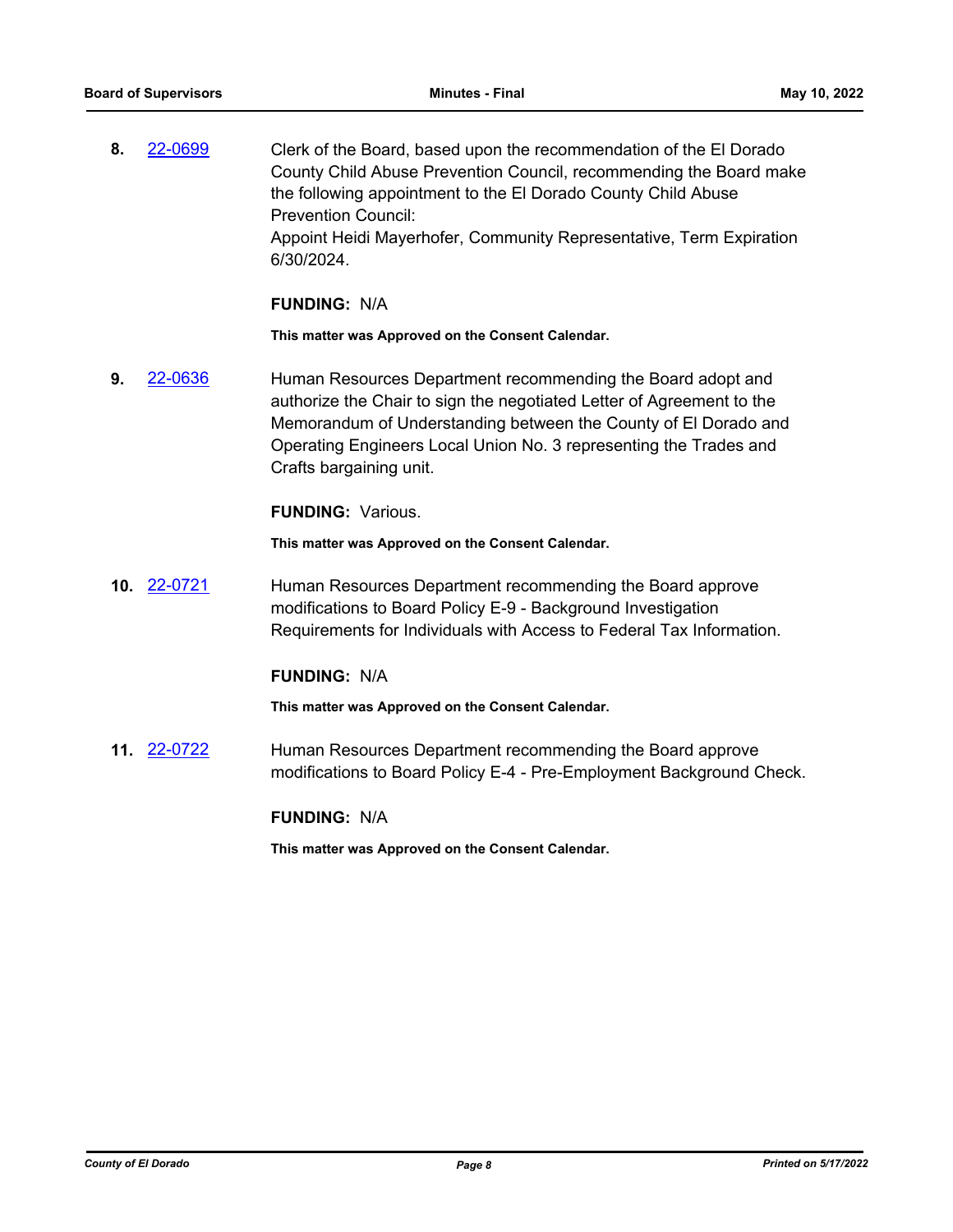| <b>12. 22-0430</b> | Recorder-Clerk recommending the Board:<br>1) Approve and authorize the Purchasing Agent to sign Agreement 6482<br>for camera system installation and licensing with Surveillance Systems<br>Incorporated in the amount of \$44,758.56 for a term ending March 2032;<br>2) Waive formal bid requirements in accordance with County Purchasing<br>Ordinance 3.12.160, Exemptions from competitive process, Section D;<br>3) Authorize the Purchasing Agent to utilize competitively bid contract<br>528899-178 awarded by Kern County Superintendent of Schools on<br>behalf of Pennsylvania Education Purchasing Program for<br>Microcomputers to establish a source of supply for cloud-based video<br>surveillance systems that allows participating agencies to execute<br>contracts with authorized resellers of Verkada products; and<br>4) Authorize the Purchasing Agent, or designee, to execute further<br>documents relating to Agreement 6482 including amendments that do not<br>increase term or the maximum dollar amount of the Agreement, and<br>contingent upon approval by County Counsel and Risk Management.<br><b>FUNDING:</b> Department Special Revenue Fund - Salary Savings. |
|--------------------|------------------------------------------------------------------------------------------------------------------------------------------------------------------------------------------------------------------------------------------------------------------------------------------------------------------------------------------------------------------------------------------------------------------------------------------------------------------------------------------------------------------------------------------------------------------------------------------------------------------------------------------------------------------------------------------------------------------------------------------------------------------------------------------------------------------------------------------------------------------------------------------------------------------------------------------------------------------------------------------------------------------------------------------------------------------------------------------------------------------------------------------------------------------------------------------------------|
|                    | This matter was Approved on the Consent Calendar.                                                                                                                                                                                                                                                                                                                                                                                                                                                                                                                                                                                                                                                                                                                                                                                                                                                                                                                                                                                                                                                                                                                                                    |
| 13. 22-0626        | Registrar of Voters recommending the Board approve and authorize the<br>Registrar of Voters to sign the "Voting System Replacement Agreement"<br>Number 18G30109 Amendment 2 with the State of California, extending<br>the agreement through December 31, 2024 with no change to the amount<br>of the agreement.                                                                                                                                                                                                                                                                                                                                                                                                                                                                                                                                                                                                                                                                                                                                                                                                                                                                                    |
|                    | <b>FUNDING: 75% State Funding and 25% County match.</b>                                                                                                                                                                                                                                                                                                                                                                                                                                                                                                                                                                                                                                                                                                                                                                                                                                                                                                                                                                                                                                                                                                                                              |
|                    | This matter was Approved on the Consent Calendar.                                                                                                                                                                                                                                                                                                                                                                                                                                                                                                                                                                                                                                                                                                                                                                                                                                                                                                                                                                                                                                                                                                                                                    |
| 14. 22-0769        | Supervisor Novasel and Clerk of the Board recommending the Board<br>make the following appointment to the Meyers Advisory Council:<br>Appoint John Dayberry to a four-year term ending May 10, 2026.                                                                                                                                                                                                                                                                                                                                                                                                                                                                                                                                                                                                                                                                                                                                                                                                                                                                                                                                                                                                 |
|                    | <b>FUNDING: N/A</b>                                                                                                                                                                                                                                                                                                                                                                                                                                                                                                                                                                                                                                                                                                                                                                                                                                                                                                                                                                                                                                                                                                                                                                                  |
|                    | This matter was Approved on the Consent Calendar.                                                                                                                                                                                                                                                                                                                                                                                                                                                                                                                                                                                                                                                                                                                                                                                                                                                                                                                                                                                                                                                                                                                                                    |
| 15. 22-0796        | Supervisor Turnboo recommending the Board adopt and authorize the<br>Chair to sign Resolution 064-2022 permitting Cameron Park Community<br>Services to present a fireworks display at the Cameron Park Lake on<br>Saturday, June 25, 2022, as part of the 18th Annual Summer Spectacular,<br>contingent upon approval from various agencies as required.                                                                                                                                                                                                                                                                                                                                                                                                                                                                                                                                                                                                                                                                                                                                                                                                                                            |

**Resolution 064-2022 was Adopted upon Approval of the Consent Calendar.**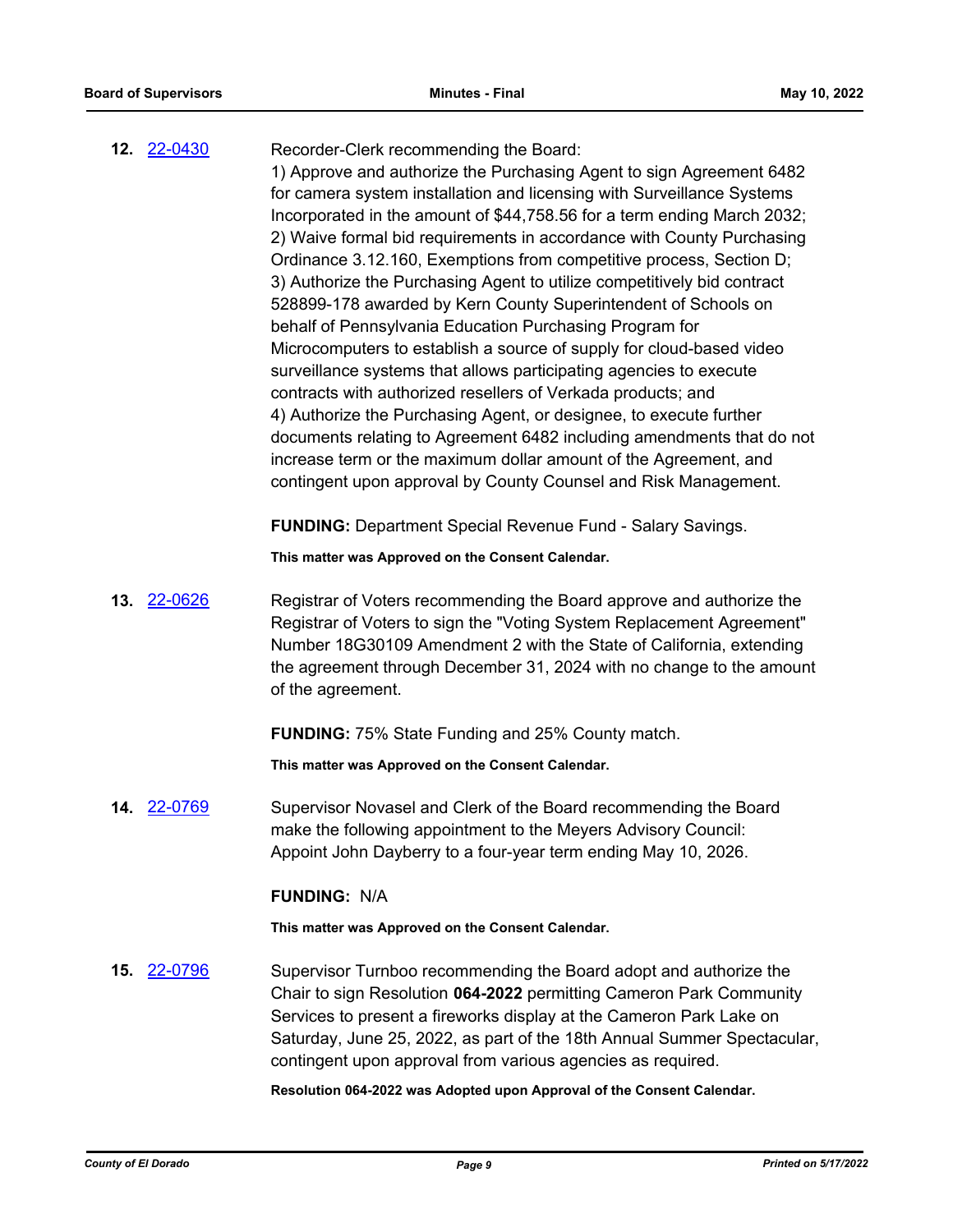#### **HEALTH AND HUMAN SERVICES - CONSENT ITEMS**

**16.** [22-0588](http://eldorado.legistar.com/gateway.aspx?m=l&id=/matter.aspx?key=31489) Health and Human Services Agency (HHSA) recommending the Board: 1) Make findings in accordance with County Ordinance 3.13.030(C) that it is appropriate to contract with El Dorado County Community Health Center for the provision of Public Health services, provided under Funding Agreement 6498, because pursuant to County Ordinance 3.13.030(C) "the limited timeframes, temporary or occasional nature, or schedule for the project or scope of work, the ongoing aggregate of work to be performed is not sufficient to warrant addition of permanent staff;" 2) Approve and authorize the Chair to sign Funding Agreement 6498 with El Dorado County Community Health Center for the purposes of preventing and controlling vaccine-preventable diseases within the County, with a not-to-exceed (NTE) amount of \$450,000, and for the term of upon execution through June 30, 2022 with the option to extend for up to two (2) one-year terms with no increase to the NTE; and 3) Authorize the HHSA Director, or designee, to execute further documents relating to Funding Agreement 6498, including amendments that do not increase the maximum dollar amount or term of the Agreement beyond June 30, 2024, contingent upon approval by County Counsel and Risk Management.

> **FUNDING:** 100% California Department of Public Health Immunization Funding.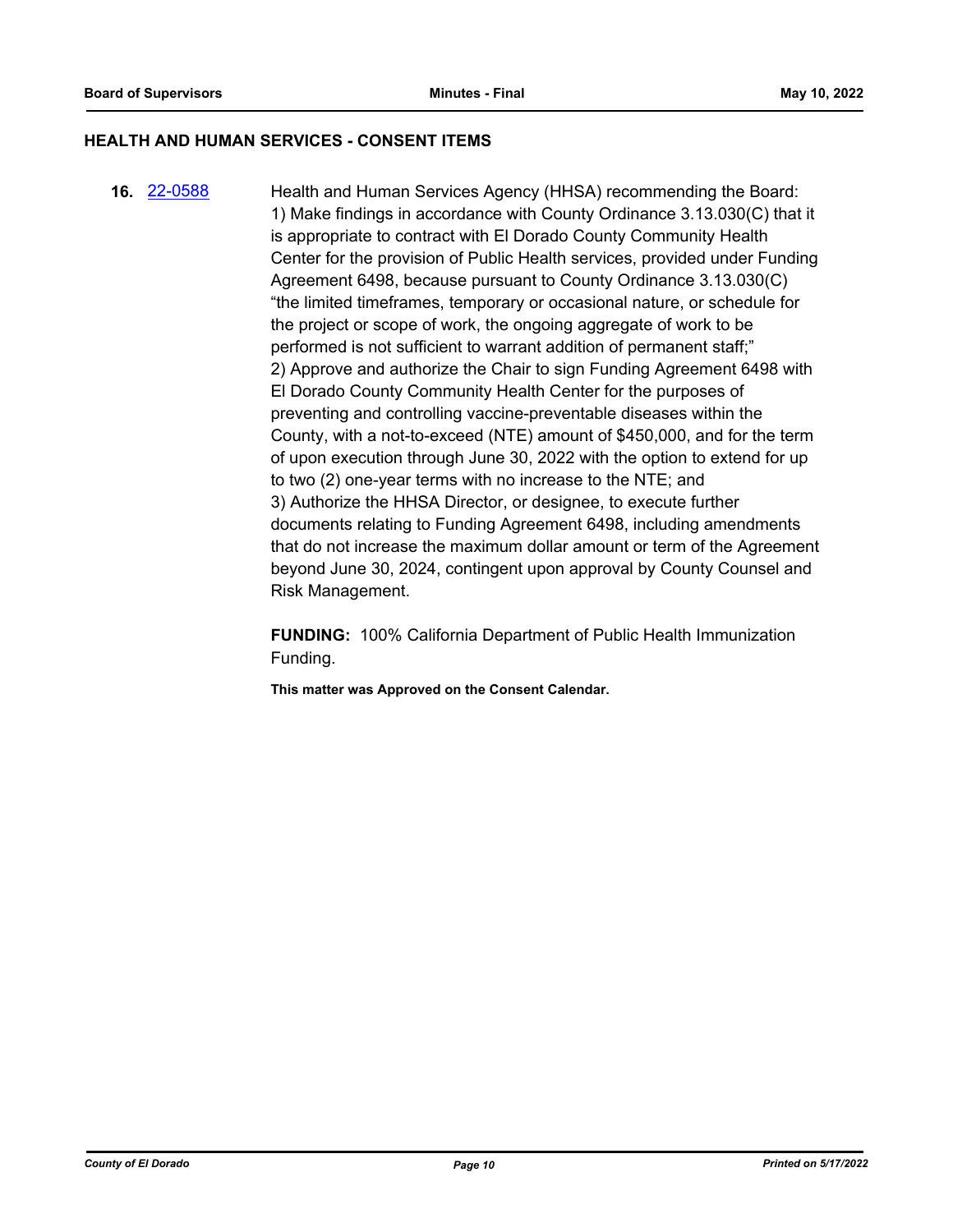**17.** [22-0398](http://eldorado.legistar.com/gateway.aspx?m=l&id=/matter.aspx?key=31299) Health and Human Services Agency (HHSA) recommending the Board of Supervisors, acting as the Governing Board of the In-Home Supportive Services Public Authority (IHSS PA):

> 1) Make findings in accordance with County Ordinance 3.13.030(F) that County may enter into a contract with Industrial Employers and Distributors Association for services provided under this Agreement 6161 because in accordance with 3.13.030(F) this contract is necessary to protect against conflict of interest or to ensure independent and unbiased findings where there is a need for an outside perspective; for example, contracts relating to litigation or potential litigation may require independent contractors;

> 2) Approve and authorize the Chair to sign Agreement for Services 6161 with Industrial Employers and Distributors Association, for the provision of consultation and advice on employer-employee relations between the IHSS PA and the individuals employed as IHSS workers, for the term of one year from July 1, 2022 through June 30, 2023, with a maximum contractual obligation of \$23,000; and

3) Authorize the Purchasing Agent, or designee, to execute further documents relating to Agreement for Services 6161 including amendments, contingent upon approval by County Counsel and Risk Management, which do not increase the maximum dollar amount or term of the Agreement.

**FUNDING:** Funding is approximately 25% Federal and 25% State, and 50% County General Fund.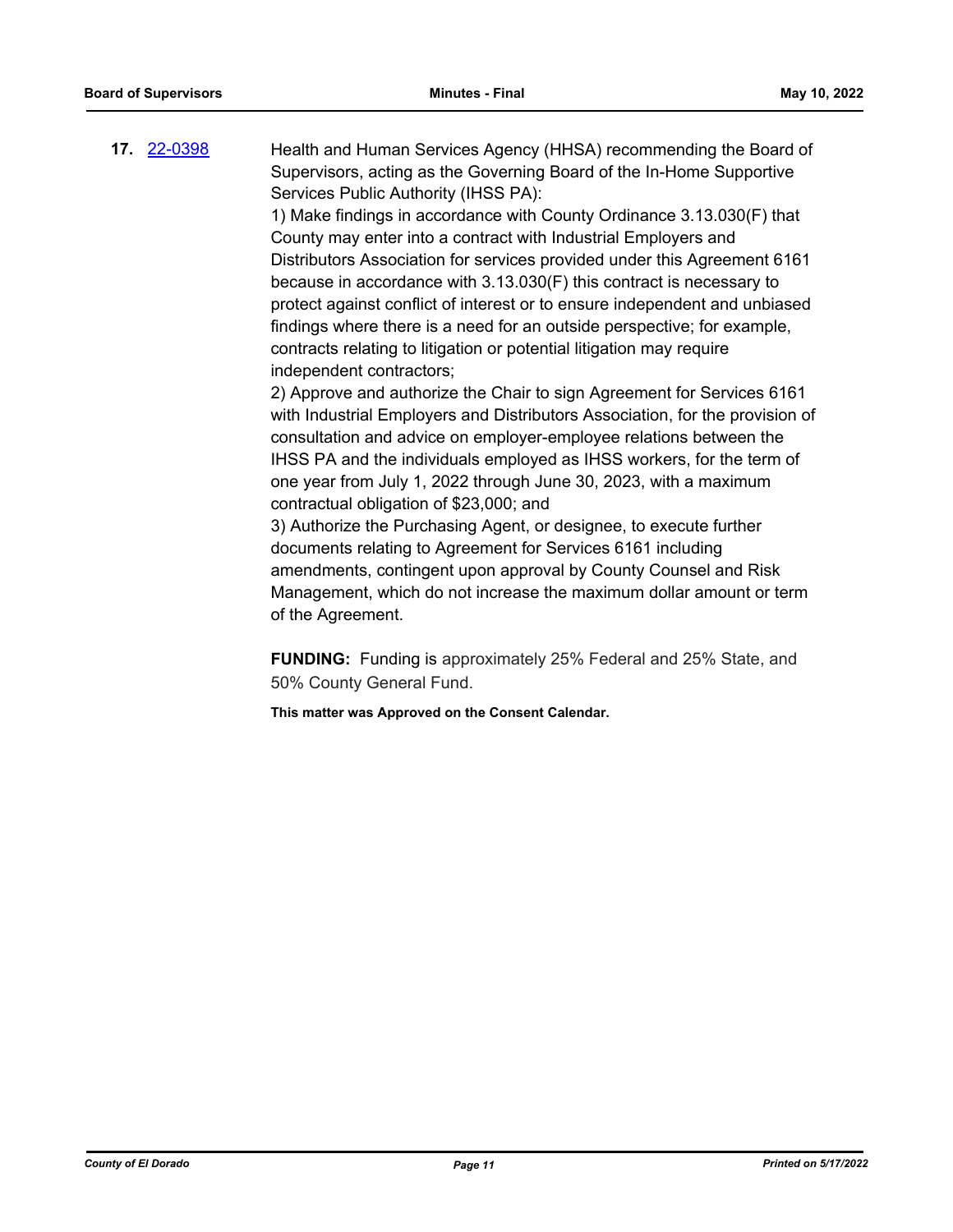**18.** [22-0633](http://eldorado.legistar.com/gateway.aspx?m=l&id=/matter.aspx?key=31534) Health and Human Services Agency (HHSA) recommending the Board: 1) Accept the non-competitive Disease Intervention Specialist (DIS) Workforce Development Grant, administered by the California Department of Public Health with the retroactive term of July 1, 2021 through December 31, 2025, in the amount of \$601,680, for implementation in Fiscal Year 2022-23; 2) Authorize the HHSA Director to execute the DIS Grant Funding Agreement 21-10552, related Exhibits, and the Contractor Certification

Clause, which have been approved by County Counsel and Risk Management; and

3) Authorize the HHSA Director, or designee, to execute and administer any subsequent administrative documents and required fiscal or programmatic reports related to said award, including any amendment(s) that do not increase the amount or term of the agreement, contingent upon County Counsel and Risk Management approval.

**FUNDING:** 100% Centers for Disease Control and Prevention Federal funding authorized pursuant to the American Rescue Plan Act of 2021, appropriated for the Disease Intervention Specialists (DIS) Workforce Development Grant. This funding is administered by the California Department of Public Health for local public health infrastructure to address infectious disease prevention and control. No matching funds are required.

**This matter was Approved on the Consent Calendar.**

**19.** [22-0640](http://eldorado.legistar.com/gateway.aspx?m=l&id=/matter.aspx?key=31541) Health and Human Services Agency (HHSA), on behalf of the El Dorado County Commission for Youth and Families (Commission), recommending the Board:

> 1) Adopt and authorize the Chair to sign Resolution **068-2022** revising the term limits of Public Members to allow for staggered start dates for appointment to the Commission, with the initial appointment of one year for two members upon the creation of the Commission and then two year term limits thereafter, and two year term limits for the remaining three Public Members; and

> 2) Upon adoption of Resolution 068-2022, rescind and replace Resolution 236-2019.

## **FUNDING:** N/A

**This matter was Approved and Resolution 068-2022 was Adopted upon Approval of the Consent Calendar.**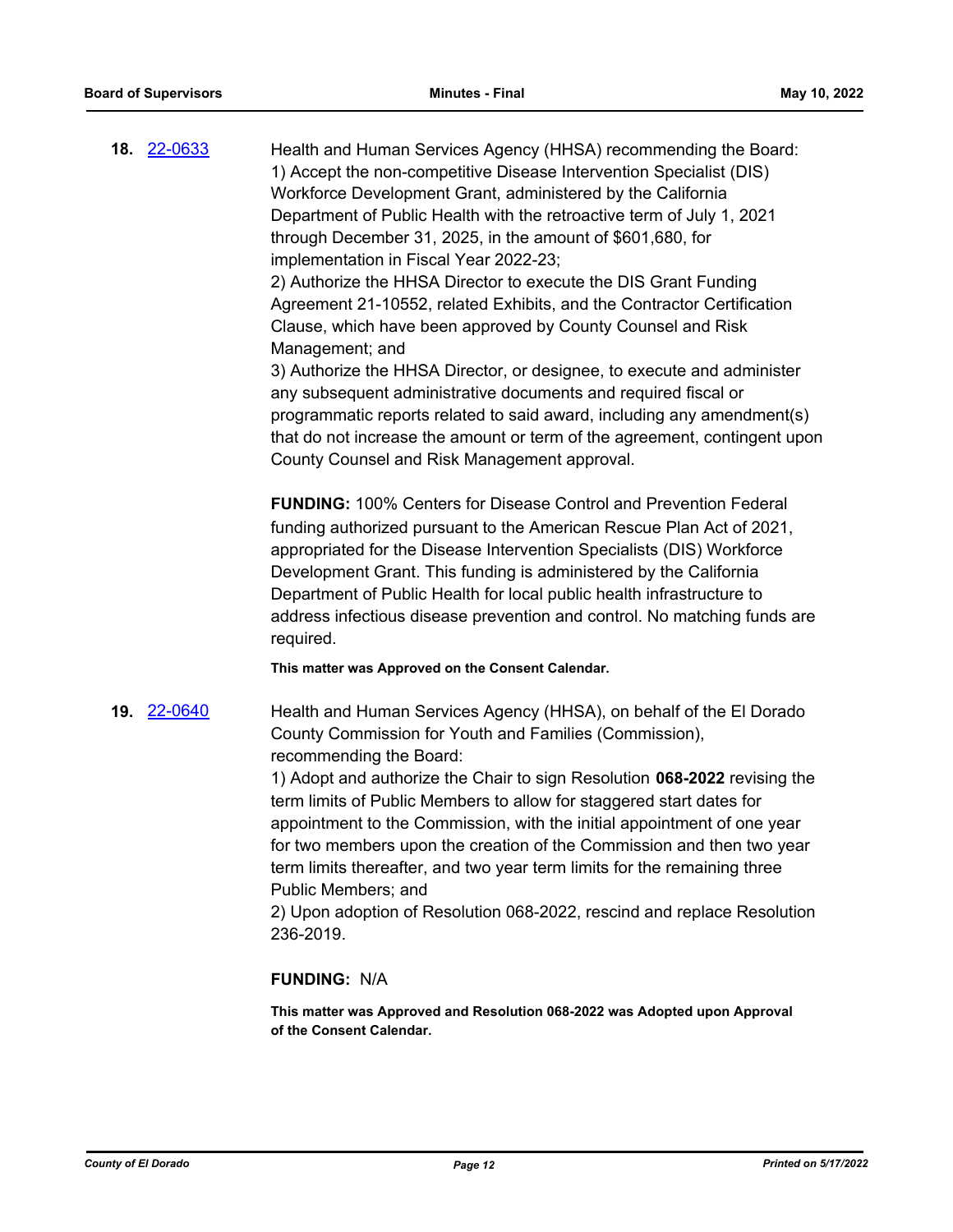**20.** [22-0639](http://eldorado.legistar.com/gateway.aspx?m=l&id=/matter.aspx?key=31540) Health and Human Services Agency recommending the Board approve and authorize the Chair to sign a Fiscal Year (FY) 2021-22 Budget Transfer Request to reduce the Caldor Fire Relief Designation and to transfer funds from the Pet Aide Special Revenue Fund to the Animal Services operating account to cover Animal Services program costs associated with Caldor Fire response and recovery. (4/5 vote required)

> **FUNDING:** 27% General Fund from the Caldor Fire Relief Designation and 73% donations from the Pet Aide Special Revenue Fund.

**This matter was Approved on the Consent Calendar.**

**21.** [22-0708](http://eldorado.legistar.com/gateway.aspx?m=l&id=/matter.aspx?key=31609) Health and Human Services Agency recommending the Board approve and authorize the Chair to sign a Fiscal Year (FY) 2021-22 Budget Transfer Request increasing appropriations in the Public Guardian program to accommodate a payback of funds to the California Department of Health Care Services for the final audit of the FY 2017-18 Targeted Case Management cost report. (4/5 vote required)

> **FUNDING:** General Fund from the Audit Reserve Designation established in FY 2016-17 for this purpose.

**This matter was Approved on the Consent Calendar.**

**22.** [22-0689](http://eldorado.legistar.com/gateway.aspx?m=l&id=/matter.aspx?key=31590) Health and Human Services Agency, Child Welfare Services, recommending the Board proclaim the month of May 2022 as "National Foster Care Month" in the County of El Dorado.

## **FUNDING:** N/A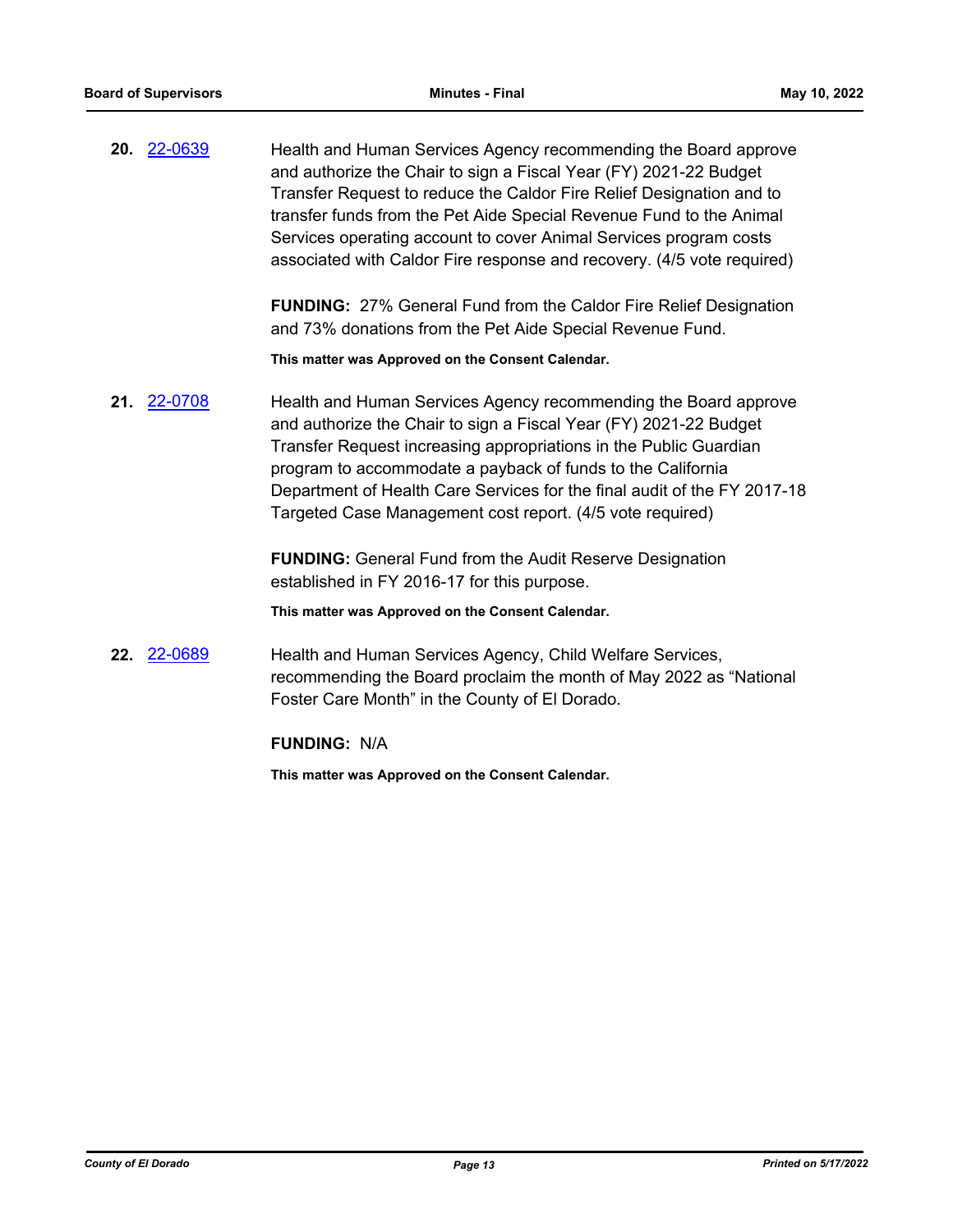**23.** [21-1959](http://eldorado.legistar.com/gateway.aspx?m=l&id=/matter.aspx?key=30855) Health and Human Services Agency (HHSA), Protective Services Division, recommending the Board:

> 1) Make findings in accordance with County Ordinance 3.13.030 that it is appropriate to contract with On My Own Independent Living Services, Inc. for the provision of the Empowered Parenting Program services, provided under Agreement 6249 because "(B) "Specialty skills and qualifications not expressly identified in classifications are involved in the performance of the work;"

2) Approve and authorize the Chair to sign Agreement for Services 6249 with On My Own Independent Living Services, Inc. with a not-to-exceed amount of \$120,000, and for a term effective June 1, 2022 through May 31, 2025; and

3) Authorize the HHSA Director, or designee, to execute further documents relating to Agreement 6249 including amendments, contingent upon approval by County Counsel and Risk Management, which do not increase the maximum dollar amount or term of the Agreement.

**FUNDING:** 40% Title IV-B Federal Funding and 60% Social Services 2011 Realignment.

**This matter was Approved on the Consent Calendar.**

**24.** [22-0603](http://eldorado.legistar.com/gateway.aspx?m=l&id=/matter.aspx?key=31504) Health and Human Services Agency (HHSA) recommending the Board: 1) Make findings in accordance with County Ordinance 3.13.030 that it is appropriate to contract with Summitview Child & Family Services, Inc. for the provision of Specialty Mental Health Services for children and young adults in a short term residential treatment facility, provided under Agreement 5619, because (B) "Specialty skills and qualifications not expressly identified in County classifications are involved in the performance of the work;"

> 2) Approve and authorize the Chair to sign Amendment 1 to Agreement for Services 5619 with Summitview Child & Family Services, Inc. which increases the not-to-exceed (NTE) amount by \$592,223 for a new NTE amount of \$3,400,000, with no change to the existing term of July 1, 2021 through June 30, 2024; and

> 3) Authorize the HHSA Director, or designee, to execute further documents relating to Agreement 5619 including amendments, contingent upon approval by County Counsel and Risk Management, which do not increase the maximum dollar amount or term of the Agreement.

**FUNDING:** 50% Federal Medi-Cal and 50% Mental Health Services Act.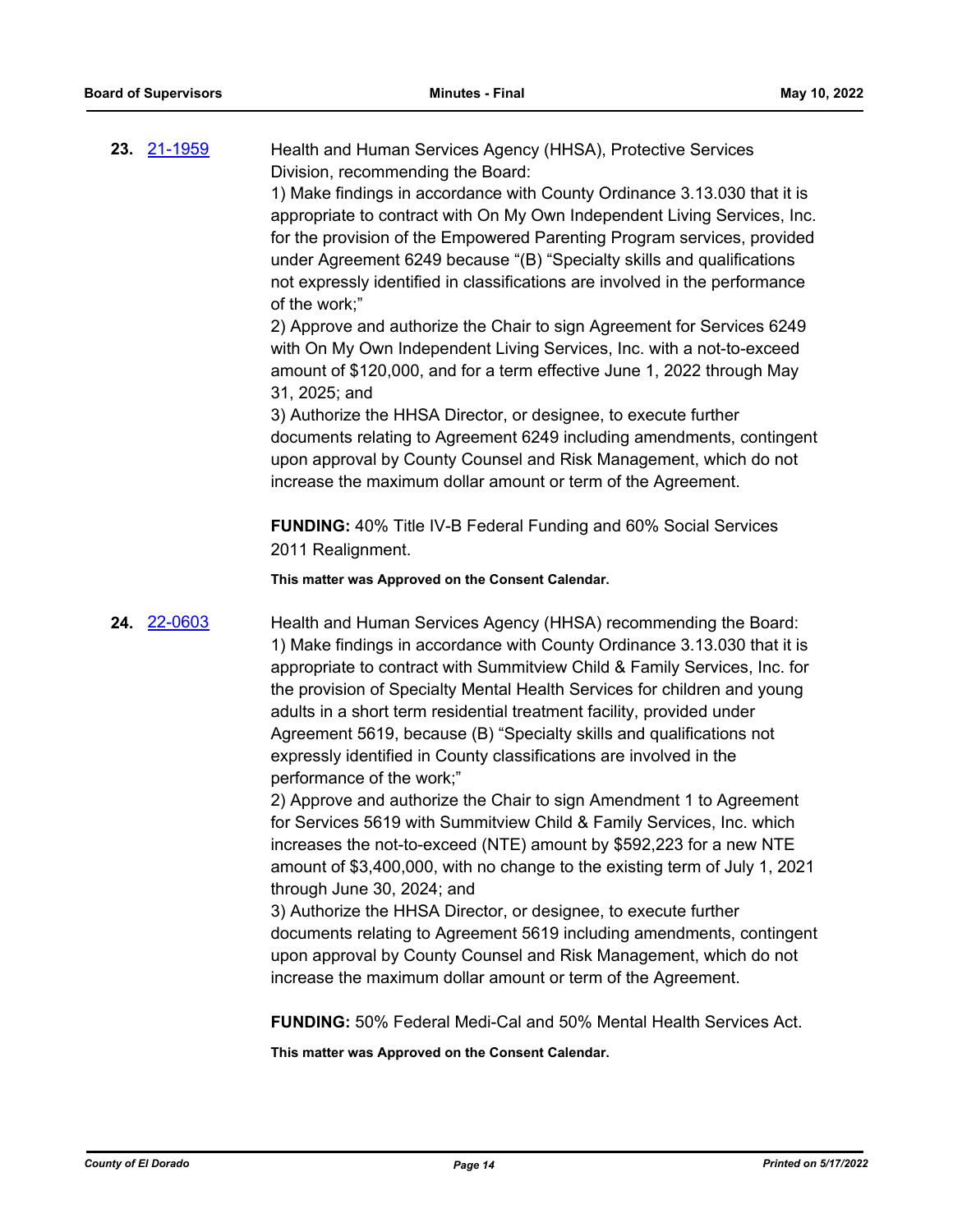## **LAND USE AND DEVELOPMENT - CONSENT ITEMS**

**25.** [22-0425](http://eldorado.legistar.com/gateway.aspx?m=l&id=/matter.aspx?key=31326) Department of Transportation recommending the Board consider the following: 1) Accept the road improvements for North Silver Dove Way, TM 00-1371-R / TM 00-1371-E, as complete; 2) Reduce Performance Bond EACX137000127 from \$1,488,156.77 to \$148,815.68, which is ten percent of the total cost of the road improvements, an amount which guarantees against any defective work, labor done, or defective materials furnished, and is to be released after one year if no claims are made; 3) Hold Laborers & Materialmens Bond EACX137000127 in the amount of \$1,488,156.77 for six months to guarantee payments to persons furnishing labor, materials, or equipment; and 4) Authorize the Clerk of the Board to release the respective Bonds after the required time periods upon written request by the Department.

**FUNDING:** Developer Funded.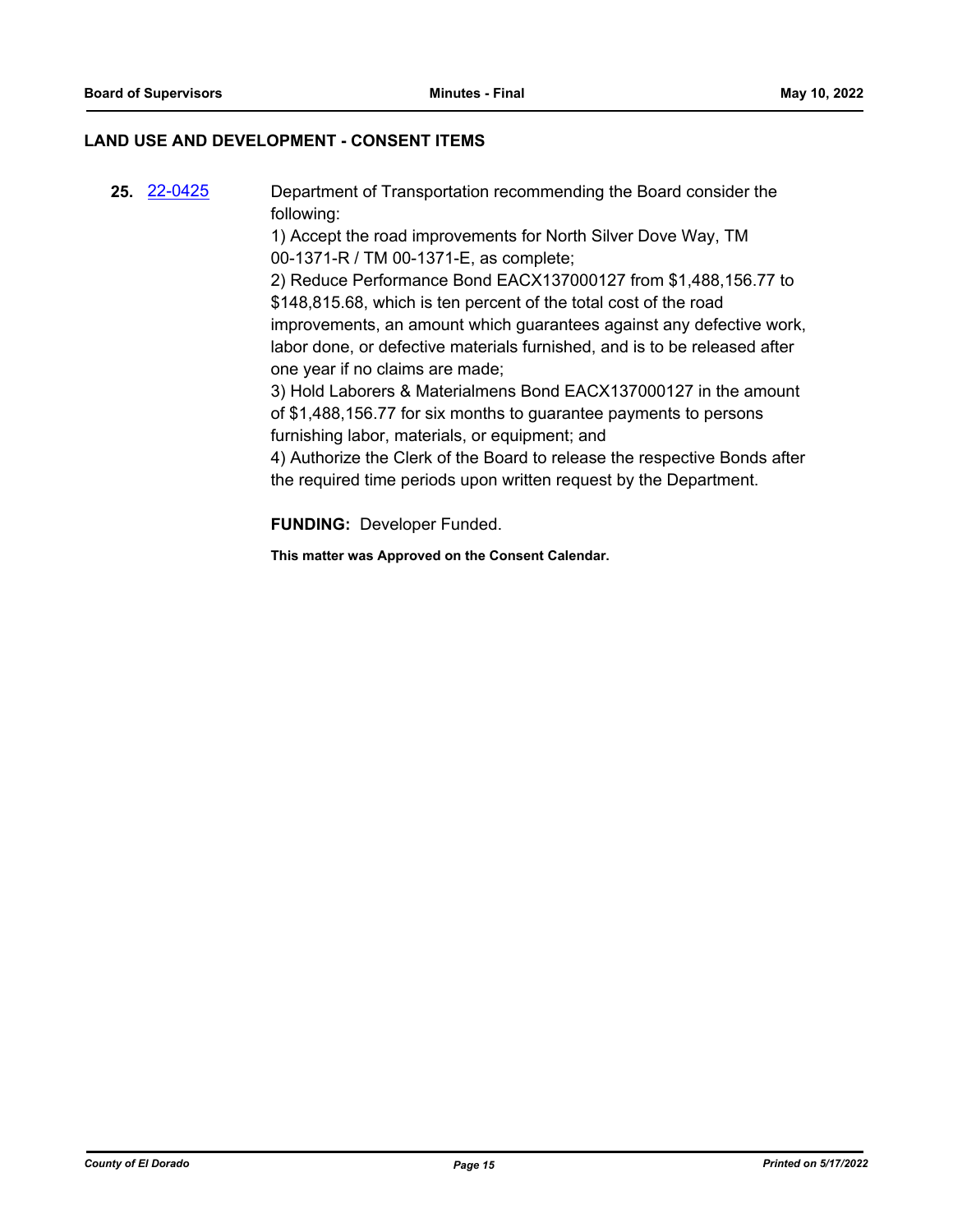**26.** [22-0713](http://eldorado.legistar.com/gateway.aspx?m=l&id=/matter.aspx?key=31614) Department of Transportation recommending the Board: 1) Find in accordance with Chapter 3.13, Section 3.13.030 of the County Ordinance Code that it is more economical and feasible to engage an independent contractor for as-needed appraisal, appraisal review, acquisition, and relocation services;

> 2) Approve and authorize the Chair to sign Agreement for Services 6423 with Bender Rosenthal, Inc. in the not-to-exceed amount of \$300,000, for a term to become effective upon execution by both parties and expiring three years thereafter, to provide as-needed appraisal, appraisal review, acquisition, and relocation services;

3) Approve and authorize the Chair to sign Agreement for Services 6427 with Hulberg & Associates, Inc. dba Valbridge Property Advisors, in the not-to-exceed amount of \$300,000, for a term to become effective upon execution by both parties and expiring three years thereafter, to provide as-needed appraisal and appraisal review services;

4) Approve and authorize the Chair to sign Agreement for Services 6428 with Monument ROW in the not-to-exceed amount of \$300,000, for a term to become effective upon execution by both parties and expiring three years thereafter, to provide as-needed appraisal, appraisal review, acquisition, and relocation services; and

5) Approve and authorize the Chair to sign Agreement for Services 6425 with Pattison & Associates in the not-to-exceed amount of \$300,000, for a term to become effective upon execution by both parties and expiring three years thereafter, to provide as-needed appraisal services.

**FUNDING:** For various Capital Improvement Program, Environmental Improvement Program, and other projects as needed, funding will be provided by associated Federal, State, and Local funding sources. Local funding sources may include any combination of the following: Traffic Impact Fee Program, Missouri Flat Area Master Circulation and Financing Plan, Road Fund, Tribe Funds, Accumulative Capital Outlay, Developer Advanced Funds, Sacramento Municipal Utility District, and/or General Fund.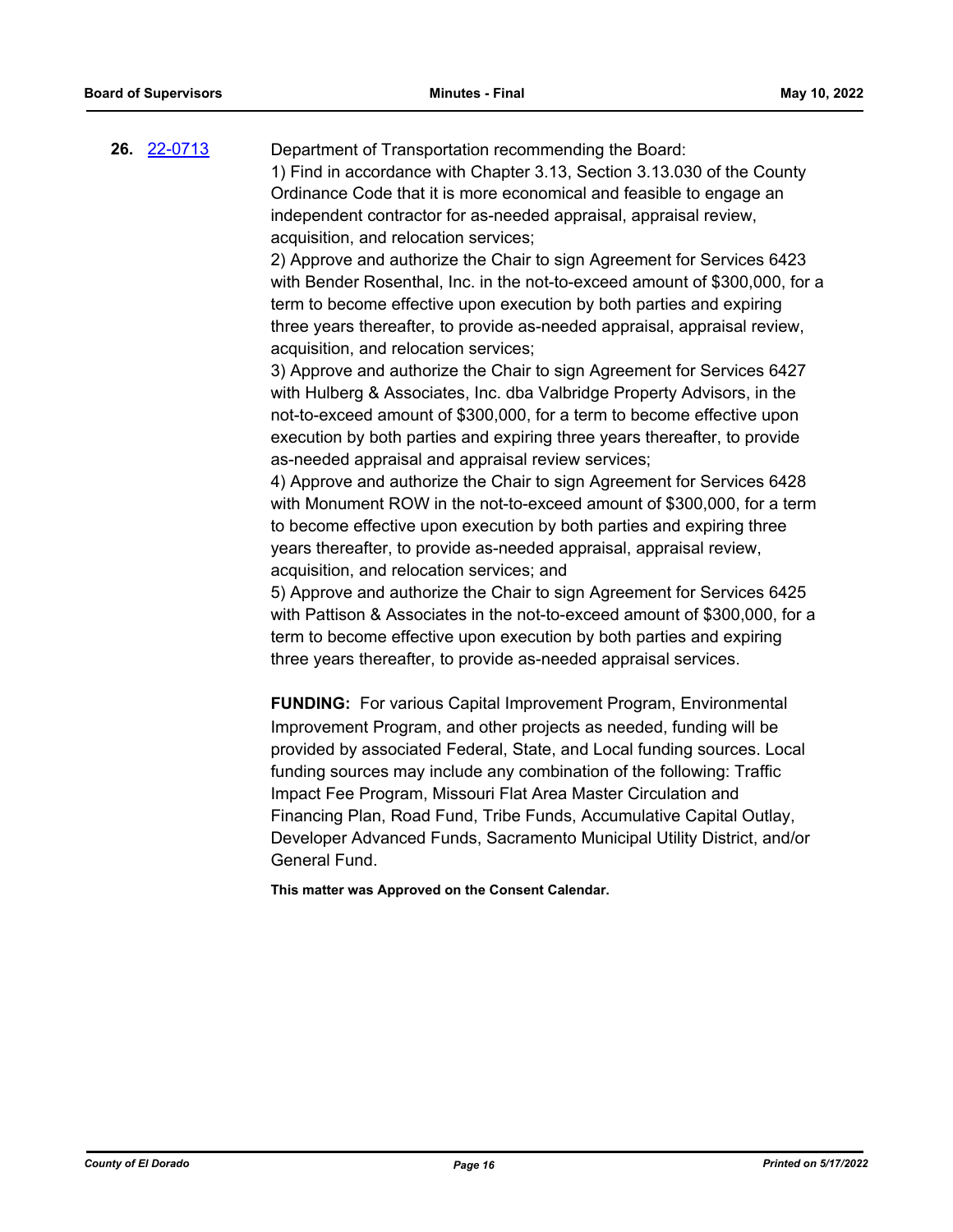|  | Department of Transportation recommending the Board:                        |
|--|-----------------------------------------------------------------------------|
|  | 1) Approve and authorize the Chair to sign a Budget Transfer form           |
|  | adjusting the budget for Fiscal Year 2021-22, in the amount of \$20,000, to |
|  | allow for the purchase of two (2) Nuclear Moisture-Density gauges for the   |
|  | Department of Transportation;                                               |
|  | 2) Approve the addition of two (2) Nuclear Moisture-Density gauges to the   |
|  | Department of Transportation Fixed Asset List; and                          |
|  | 3) Authorize the disposal of three (3) Nuclear Moisture-Density gauges in   |

**FUNDING:** Road Fund. (100%)

accordance with Resolution 045-2002.

**This matter was Approved on the Consent Calendar.**

**28.** [22-0728](http://eldorado.legistar.com/gateway.aspx?m=l&id=/matter.aspx?key=31629) Department of Transportation recommending the Board take the following actions related to the Merrychase and Country Club - Sidewalks, Class II/III Bikepath and Silva Valley Parkway/Harvard Way Improvements Projects, Capital Improvement Program project numbers 72312/36105025 and 72378/36105036, Contract 4546:

> 1) Retroactively approve and authorize the Chair to execute Contract Change Order 3 with Martin General Engineering, Inc. in the amount of \$120,952.60; and

2) Find that an exception to the competitive bidding requirement exists for the work described and that a waiver of competitive bidding is appropriate for Contract Change Order 3.

**FUNDING:** Congestion Mitigation and Air Quality (CMAQ) (47%), Urban Surface Transportation Block Grant Program (Urban STBGP) (50%), and Regional Surface Transportation Program (RSTP) Exchange and Match Funds - Caltrans (3%). (Federal Funds)

**This matter was Approved on the Consent Calendar.**

**29.** [22-0696](http://eldorado.legistar.com/gateway.aspx?m=l&id=/matter.aspx?key=31597) Department of Transportation recommending the Board approve and authorize the Chair to sign the Agreement between the El Dorado County Transportation Commission and County of El Dorado for Fiscal Year 2021-22 Surface Transportation Block Grant Program Exchange Funds in the amount of \$603,799.

> **FUNDING:** Surface Transportation Block Grant Program Exchange Funds.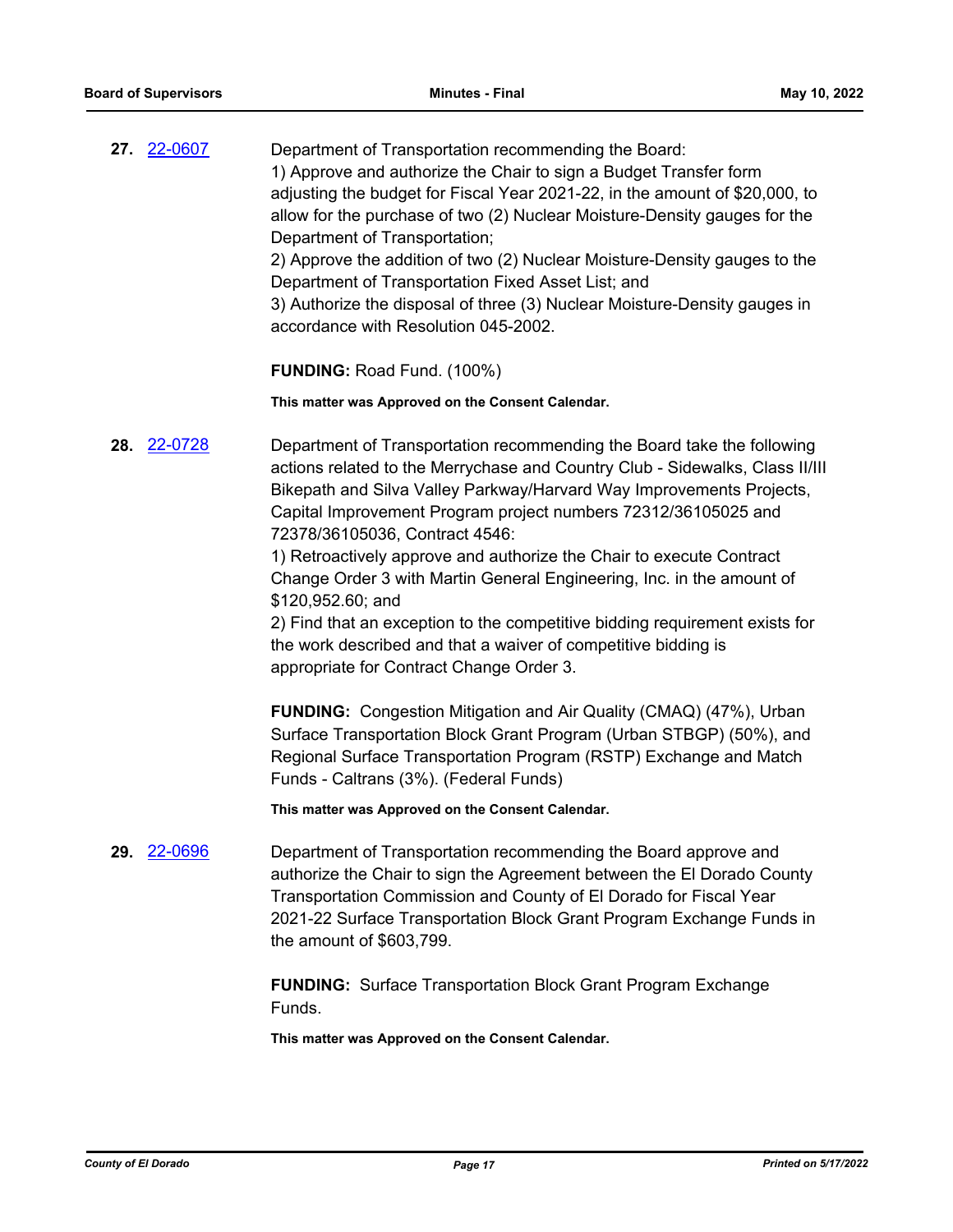**30.** [21-1965](http://eldorado.legistar.com/gateway.aspx?m=l&id=/matter.aspx?key=30861) Department of Transportation recommending the Board Approve the **Final Passage** (Second Reading) of Ordinance **5159 5161** amending County Code Chapter 12.04 to reflect changes approved with Ordinance 5051 that eliminated the Community Development Agency and recreated the separate departments of Environmental Management, Planning and Building, and Transportation. (Cont. 4/5/2022, Item 29)

## **FUNDING:** N/A

#### **Ordinance 5159 was Adopted upon Approval of the Consent Calendar.**

**31.** [22-0542](http://eldorado.legistar.com/gateway.aspx?m=l&id=/matter.aspx?key=31443) Department of Transportation recommending the Board consider the following:

> 1) Approve and authorize the Chair to sign the Notice of Acceptance with Granite Construction Company, for the Diamond Springs Parkway - Phase 1A - SR-49 Realignment Project, Capital Improvement Program project number 72375/36104025, Contract 2720; and 2) Approve and authorize the Clerk of the Board to release the Payment and Performance Bonds to the Surety upon notification from the Department of Transportation, after the one-year guarantee period.

**FUNDING:** Tribe Funds (70%), Regional Surface Transportation Program Exchange Funds-EDCTC (11%), Master Circulation and Funding Plan (7%), State Highway Operation and Protection Program (6%), Traffic Impact Mitigation Fees Zone 1-7 (5%), Utility Agencies (<1%), and Road Fund (<1%). (Local and State Funds).

#### **This matter was Approved on the Consent Calendar.**

**32.** [22-0593](http://eldorado.legistar.com/gateway.aspx?m=l&id=/matter.aspx?key=31494) Department of Transportation recommending the Board adopt and authorize the Chair to sign Resolution **065-2022** accepting Silver Springs Parkway (South Segment) into the El Dorado County Maintained Mileage System.

#### **FUNDING:** Road Fund.

**Resolution 065-2022 was Adopted upon Approval of the Consent Calendar.**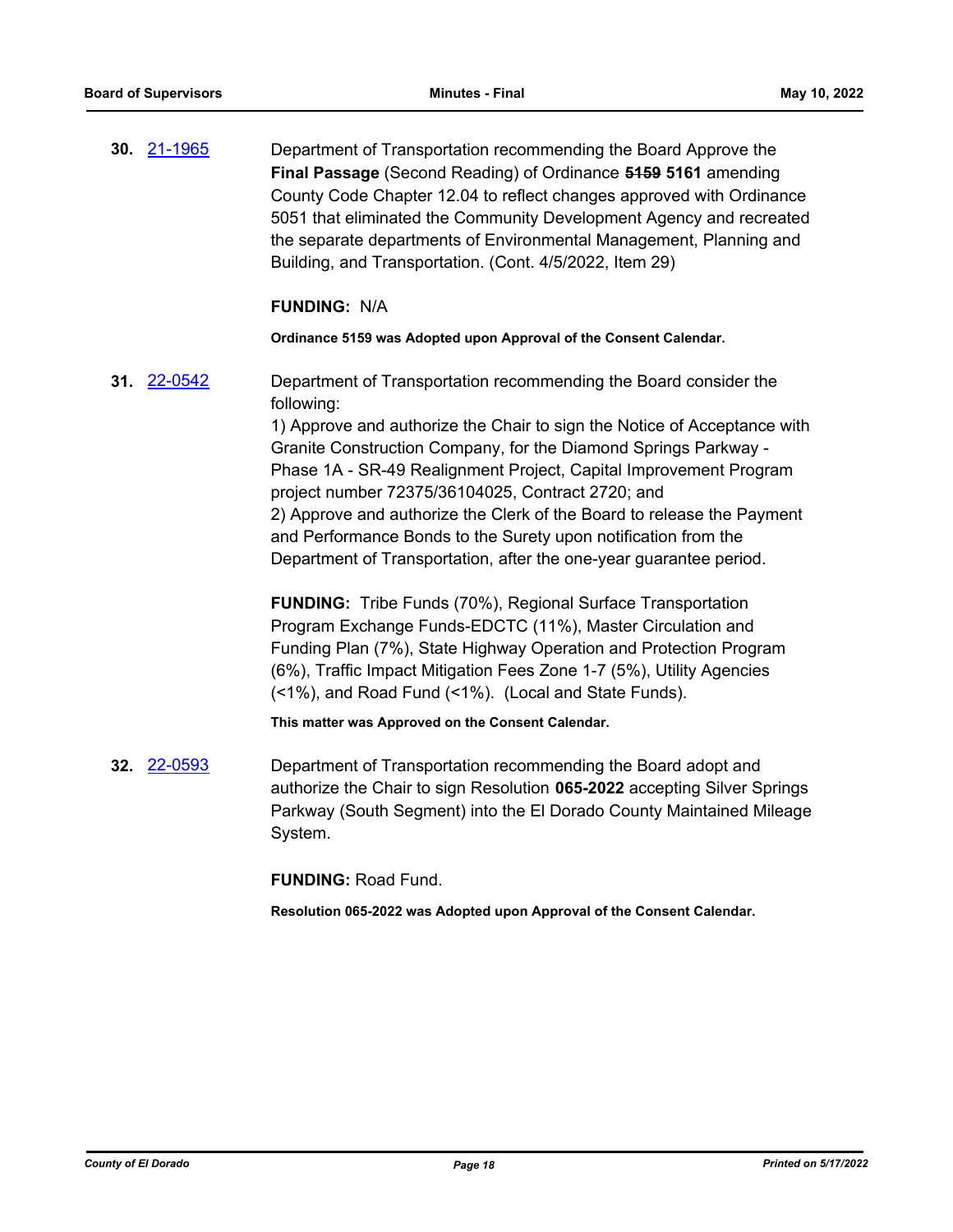**33.** [22-0822](http://eldorado.legistar.com/gateway.aspx?m=l&id=/matter.aspx?key=31725) Environmental Management Department recommending the Board: 1) Accept a grant award from the State of California, Department of Resources Recycling and Recovery, Local Government Waste Tire Amnesty Grant Program, TA6 Cycle, Fiscal Year 2021-22, in the amount of \$89,977, for the term beginning upon award and acceptance of funds through October 31, 2023; and 2) Delegate authority to the Environmental Management Department Director, or designee, to execute the Grant Agreement and all grant-related documents including, but not limited to, amendments, requests for payment, reports, and all associated documents necessary to secure grant funds and implement the approved grant program.

**FUNDING:** State of California, Department of Resources Recycling and Recovery, Local Government Waste Tire Amnesty Grant Program.

**This matter was Approved on the Consent Calendar.**

**34.** [22-0418](http://eldorado.legistar.com/gateway.aspx?m=l&id=/matter.aspx?key=31319) Environmental Management Department recommending the Board approve and authorize the Chair to sign Agreement 6449 with Clean Tahoe to provide litter abatement services in the Lake Tahoe Basin, with a not-to-exceed amount of \$35,455 and retroactive to a term beginning December 31, 2021 and ending June 30, 2023.

> **FUNDING:** County Service Area No. 10, Zone C Parcel Fees. (No Federal Funds)

**This matter was Approved on the Consent Calendar.**

**35.** [22-0742](http://eldorado.legistar.com/gateway.aspx?m=l&id=/matter.aspx?key=31643) Environmental Management Department recommending the Board: 1) Accept a grant award funded through the California Tire Recycling Management Funds from the State of California, Department of Resources Recycling and Recovery, Fiscal Year 2021-22 Local Government Waste Tire Enforcement Agency Grant 29 (TEA 29), in the amount of \$57,759, for the term of June 30, 2022 through September 30, 2023;

2) Authorize the Chair to sign the Grant Agreement; and 3) Delegate authority to the Environmental Management Department Director to execute all grant related documents including amendments that do not increase the total amount, requests for payment, reports, and all associated documents necessary to secure and expend the funds for the purpose of implementing the Grant Program.

**FUNDING:** State of California, Department of Resources Recycling and Recovery, Local Government Waste Tire Enforcement Grant.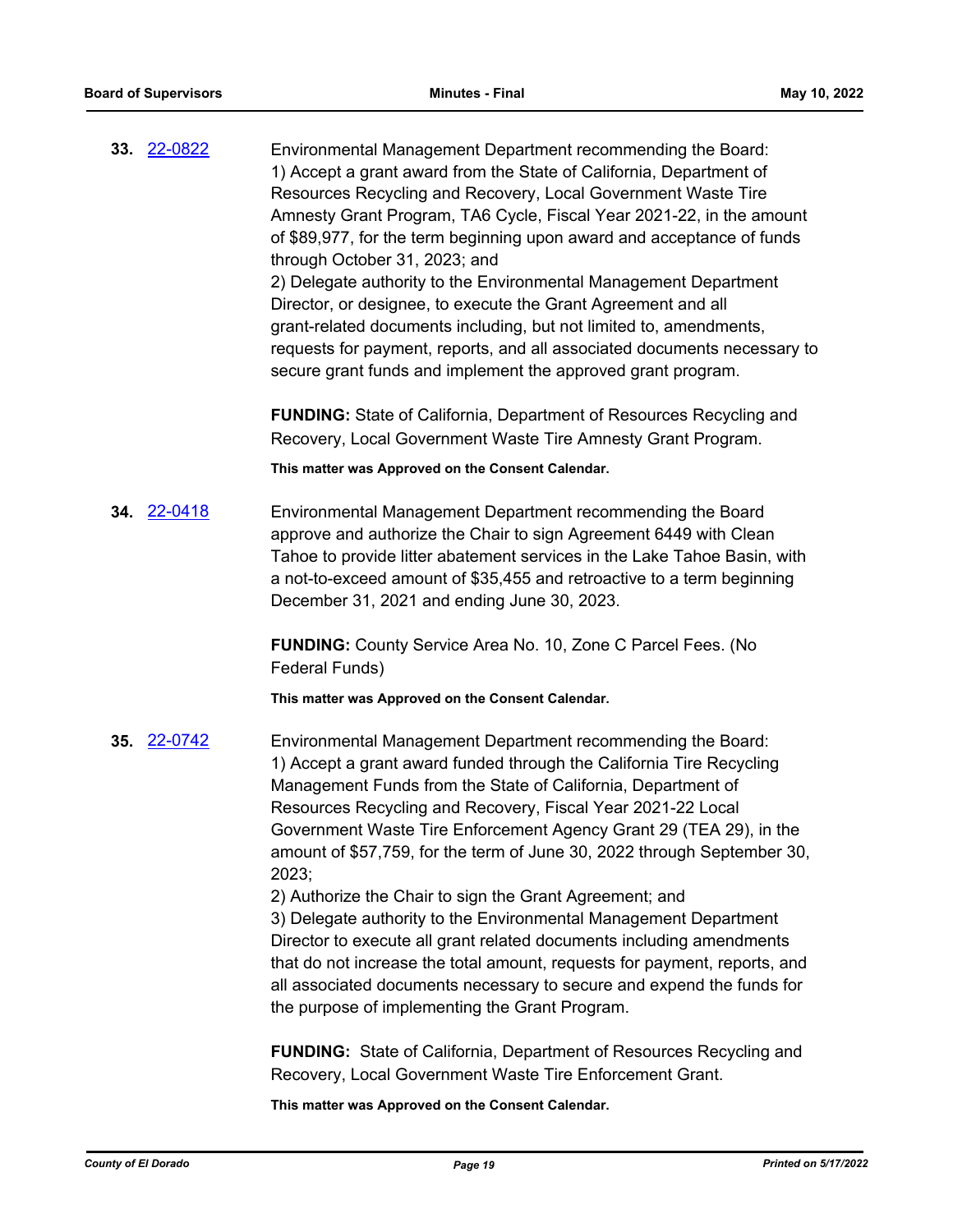**36.** [21-1571](http://eldorado.legistar.com/gateway.aspx?m=l&id=/matter.aspx?key=30466) Planning and Building Department, Cemeteries Division, recommending the Board receive and file the Annual Report of Special Taxes for County Service Area 9, Zone 3, Georgetown Cemetery Zone of Benefit for Fiscal Year 2020-21, pursuant to Section 50075.3 of the California Government Code.

**FUNDING:** County Service Area 9 Zones of Benefit Special Taxes.

**This matter was Approved on the Consent Calendar.**

**37.** [22-0697](http://eldorado.legistar.com/gateway.aspx?m=l&id=/matter.aspx?key=31598) Planning and Building Department, Tahoe Planning and Stormwater Division, recommending the Board: 1) In accordance with Chapter 3.13, Section 3.13.030 of County

Ordinance Code, Contracting Out, find that the ongoing water quality monitoring and reporting services require specialty skills and qualifications not expressly identified in County classifications; and 2) Retroactively approve and authorize the Chair to sign perpetual Agreement 5890 with the Delta Regional Monitoring Program for required water quality monitoring and reporting in compliance with the County's National Pollutant Discharge Elimination System, Municipal Separate Storm Sewer System Permit, with a year-one not-to-exceed amount of \$20,000 and with recurring annual costs in the amount of \$20,000 plus applicable increases as approved by the County for each year thereafter.

**FUNDING:** General Fund (50%) and Public Utility Franchise Fee (50%).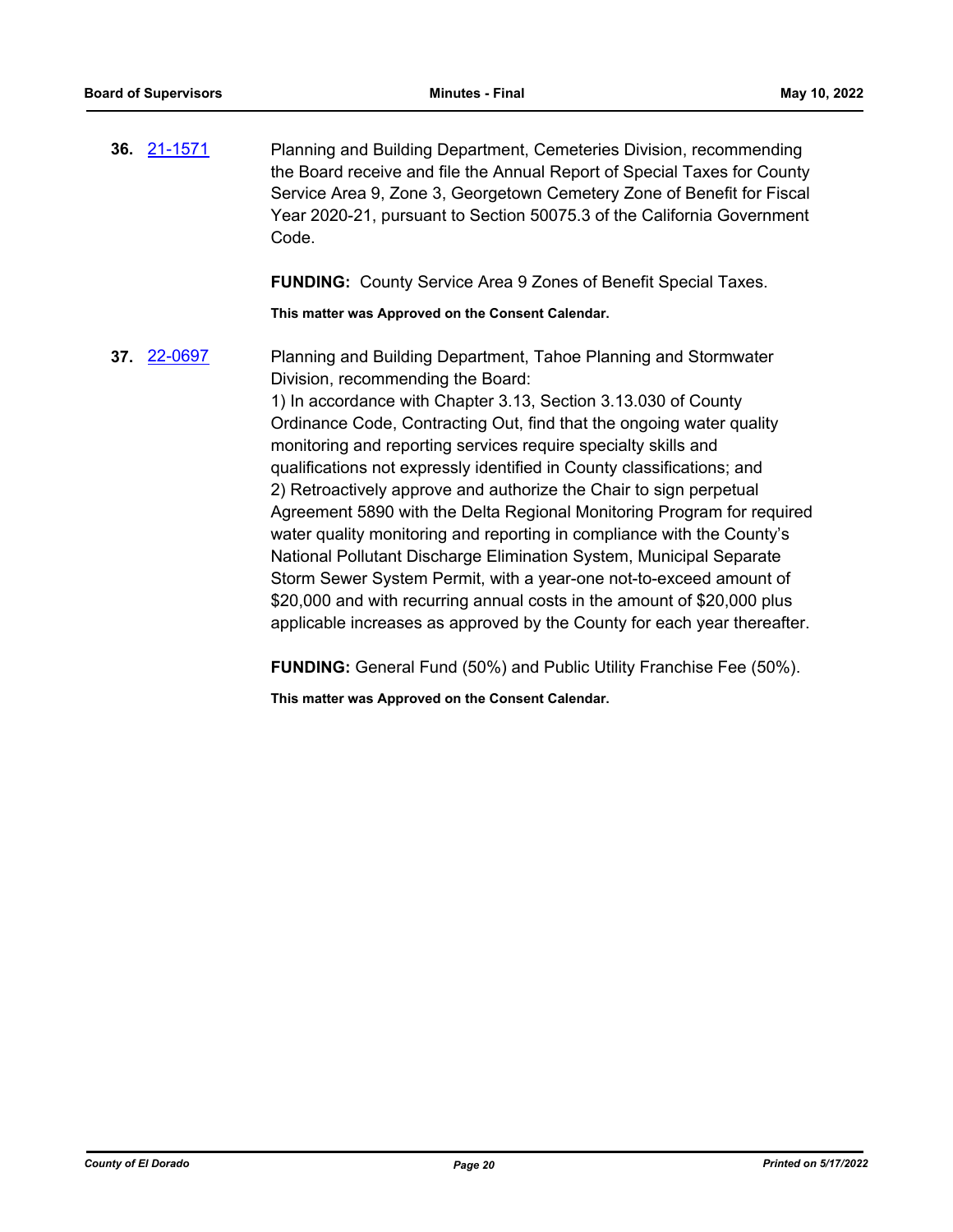#### **LAW AND JUSTICE - CONSENT ITEMS**

**38.** [22-0460](http://eldorado.legistar.com/gateway.aspx?m=l&id=/matter.aspx?key=31361) Probation Department recommending the Board: 1) Authorize the Chair to sign Agreement 6464 with the Madera County Correctional Academy for the space-available rate of \$150 per day/per youth, to provide court-ordered commitments on an "as requested" basis; for a term of three years from date of execution with two (2) one-year renewal options, and a not to exceed total of \$135,000; and 2) Authorize the Purchasing Agent, or designee, to execute further documents relating to Agreement for Services 6464, including amendments which do not increase the maximum dollar amount or term of the Agreement, contingent upon approval by County Counsel and Risk Management.

**FUNDING:** Youthful Offender Block Grant.

**This matter was Approved on the Consent Calendar.**

**39.** [22-0599](http://eldorado.legistar.com/gateway.aspx?m=l&id=/matter.aspx?key=31500) Probation Department recommending the Board: 1) Approve the continuation of perpetual Agreement PRO 2019 011 (FENIX 3892) (Agreement) with the County of Placer (Placer), to place youth from El Dorado County into the Placer County Juvenile Detention Facility on a space-available basis. Upon approval, Agreement term will continue from July 1, 2022, through June 30, 2023; 2) Approve and authorize the Chair to sign Amendment I to Agreement for Services 3892 with Placer to increase the amount of the contract by \$22,375 for a total not to exceed amount of \$68,000; and 3) Authorize the Purchasing Agent, or designee, to execute further documents relating to Agreement for Services 3892, including amendments which do not increase the maximum dollar amount or term of the Agreement, and contingent upon approval by County Counsel and Risk Management.

**FUNDING:** General Fund.

**This matter was Approved on the Consent Calendar.**

## **END CONSENT CALENDAR**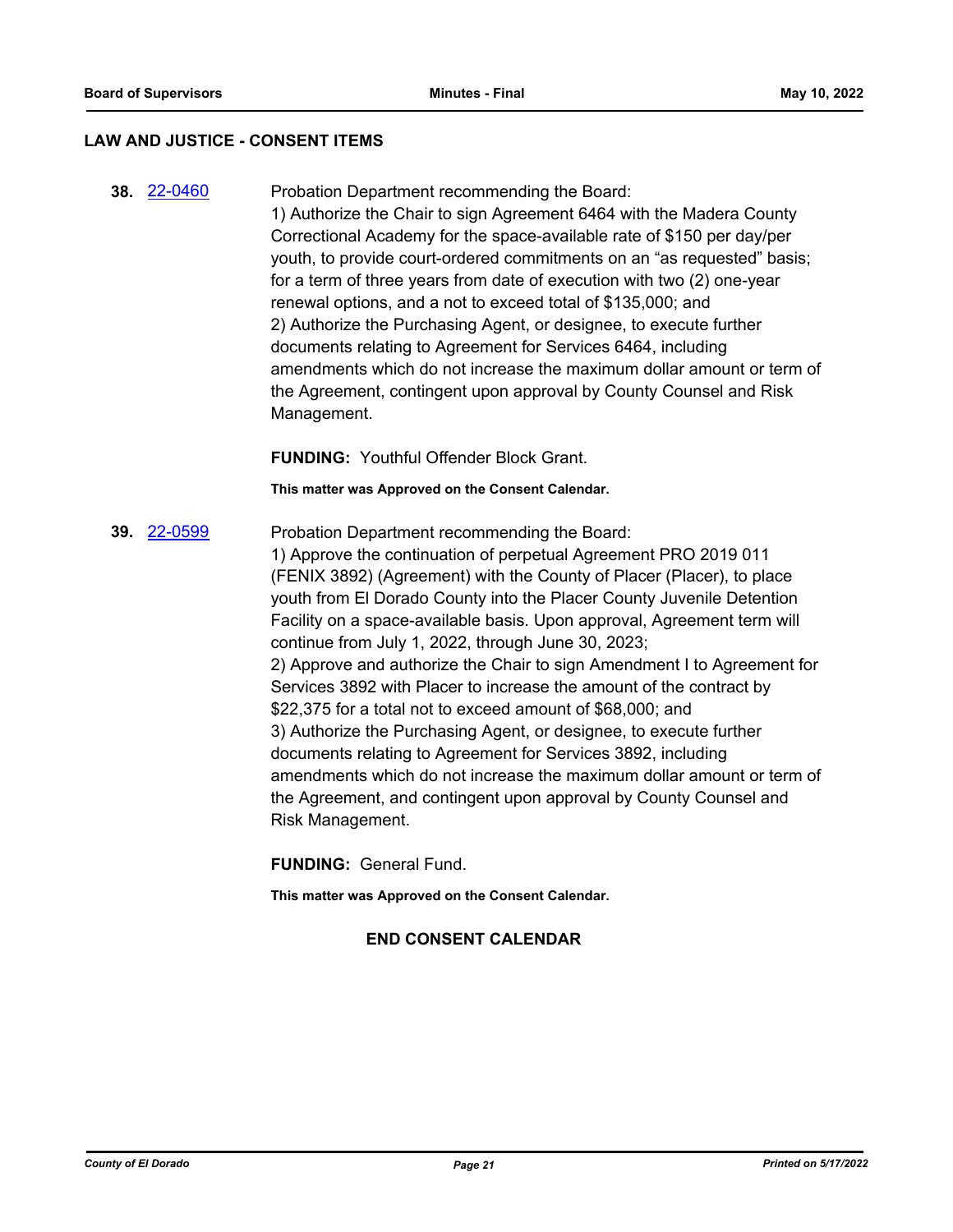### **DEPARTMENT MATTERS (Items in this category may be called at any time)**

**40.** [22-0733](http://eldorado.legistar.com/gateway.aspx?m=l&id=/matter.aspx?key=31634) Chief Administrative Office recommending the Board appoint two members to participate in a "2x2" committee for discussions with two members of the Cameron Park Community Services District Board of Directors on issues that impact both the County and the Community Services District.

## **FUNDING:** N/A

**A motion was made by Supervisor Thomas, seconded by Supervisor Hidahl to appoint Supervisors Turnboo and Parlin to participate in a '2x2' for discussions with two members of the Cameron Park Community Services District Board of Directors on issues that impact both the County and the Community Services District.**

**Yes:** 5 - Novasel, Hidahl, Parlin, Thomas and Turnboo

## **9:30 A.M. - TIME ALLOCATION (Items will not be heard prior to the time stated)**

**41.** [22-0759](http://eldorado.legistar.com/gateway.aspx?m=l&id=/matter.aspx?key=31660) Supervisor Novasel recommending the Board:

1) Approve and authorize the Chair to sign a Proclamation declaring May 10, 2022 as National Fentanyl Awareness Day; and

2) Receive a presentation regarding opioid abuse and the mission of the Tahoe Alliance for Safe Kids.

#### **FUNDING:** N/A

**Supervisor Novasel read the Proclamation.**

**The Board received a presentation regarding opioid abuse and the mission of the Tahoe Alliance for Safe Kids.**

**A motion was made by Supervisor Novasel, seconded by Supervisor Turnboo to Approve this matter.**

**Yes:** 5 - Novasel, Hidahl, Parlin, Thomas and Turnboo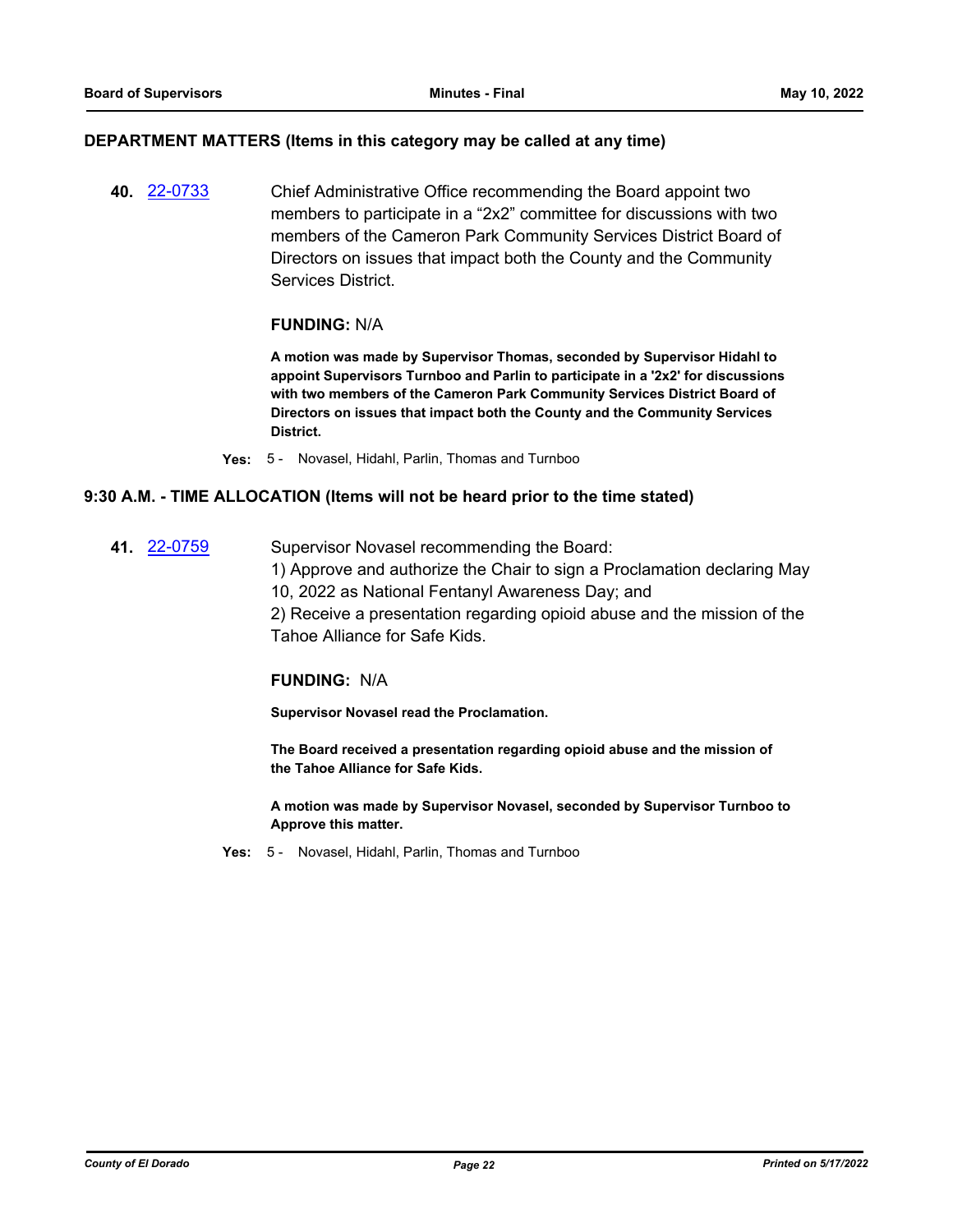#### **10:00 A.M. - TIME ALLOCATION (Items will not be heard prior to the time stated)**

**42.** [22-0717](http://eldorado.legistar.com/gateway.aspx?m=l&id=/matter.aspx?key=31618) Health and Human Services Agency recommending the Board: 1) Adopt and authorize the Chair to sign a Proclamation recognizing May 2022 as "Mental Health Awareness Month" in the County of El Dorado; 2) Receive a presentation from Behavioral Health staff about crisis services and wellness activities scheduled for the month of May; and 3) Receive a presentation from the National Alliance on Mental Illness, El Dorado.

#### **FUNDING:** N/A

**Daniel DelMonte, Interim Director of Health and Human Services Agency, read the Proclamation.**

**A motion was made by Supervisor Parlin, seconded by Supervisor Novasel to: 1) Adopt and authorize the Chair to sign a Proclamation recognizing May 2022 as "Mental Health Awareness Month" in the County of El Dorado; 2) Receive a presentation from Behavioral Health staff about crisis services and wellness activities scheduled for the month of May; and 3) Receive a presentation from the National Alliance on Mental Illness, El Dorado.**

- **Yes:** 5 Novasel, Hidahl, Parlin, Thomas and Turnboo
- **43.** [22-0676](http://eldorado.legistar.com/gateway.aspx?m=l&id=/matter.aspx?key=31577) **HEARING** The Board is asked to consider a request from the El Dorado Hills Community Services District to adopt and authorize the Chair to sign Resolution **069-2022** revising development impact mitigation fees for parks and recreation.

#### **FUNDING:** N/A

*Public Comment: V. Gerrad*

**Supervisor Parlin opened the public hearing and upon hearing from staff and the public closed the hearing.**

**A motion was made by Supervisor Parlin, seconded by Supervisor Novasel to Adopt Resolution 069-2022 excluding Accessory Dwelling Unit's from the revised development impact mitigation fees for parks and recreation.**

**At the May 17, 2022 Board meeting during Adoption of the Agenda and approval of the Consent Calendar - Item 1 (the Minutes from May 10, 2022 item 43) Supervisor Turnboo made a clarifying comment that he voted No on the entire item pertaining to the revised development impact mitigation fees for parks and recreation not just Accessory Dwelling Unit's.**

- **Yes:** 3 Novasel, Parlin and Thomas
- **Noes:** 2 Hidahl and Turnboo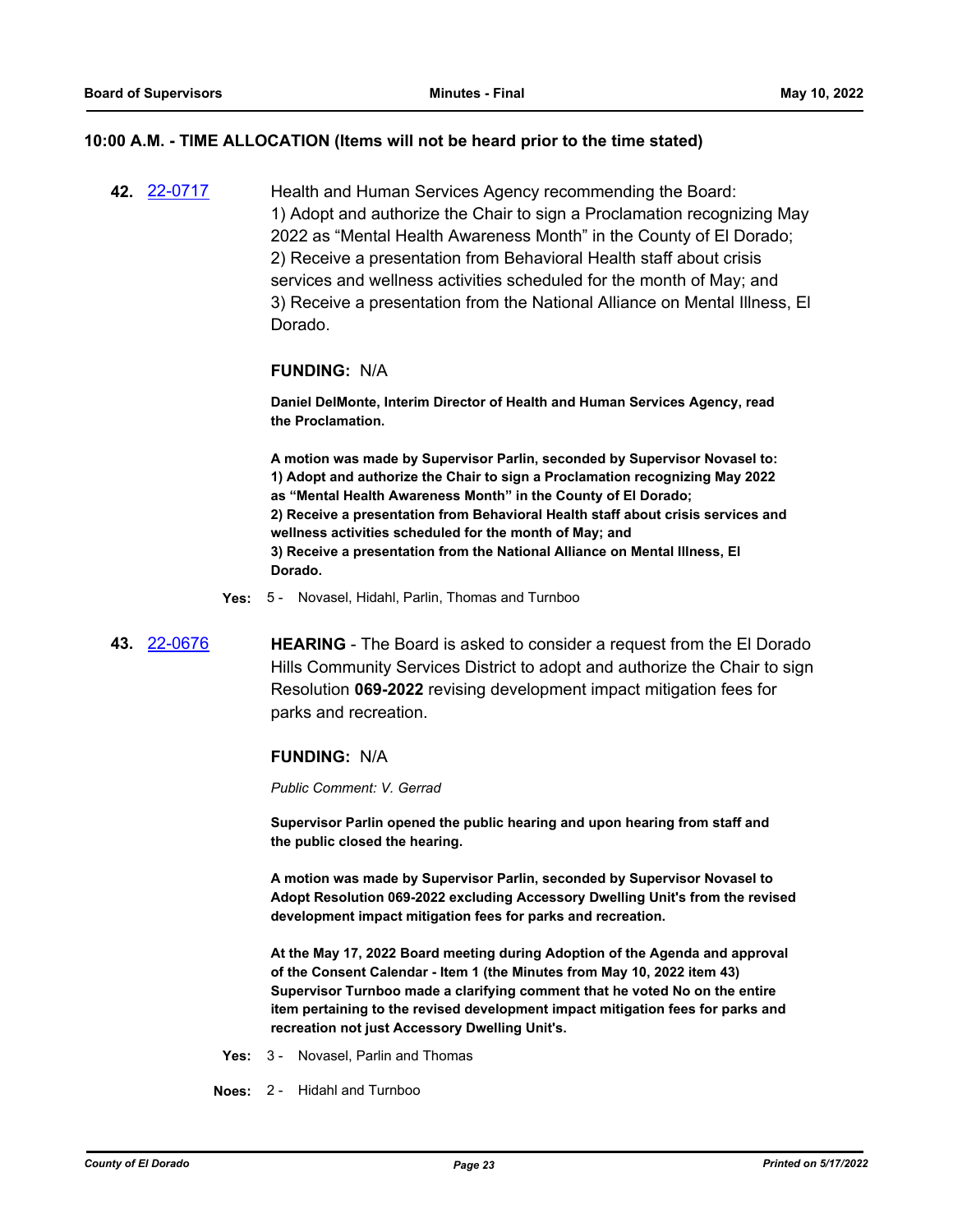## **1:00 P.M. - TIME ALLOCATION (Items will not be heard prior to the time stated)**

## **OPEN FORUM**

*Public Comment: J. Connolly, F. Ott, R. Mason, M. Lane, K. Greenwood, J. Gainsbourgh, M. Pinette, M. Rodriguez, D. Wolfson*

[22-0917](http://eldorado.legistar.com/gateway.aspx?m=l&id=/matter.aspx?key=31820) OPEN FORUM (See Attachment)

Open Forum is an opportunity for members of the public to address the Board of Supervisors on subject matter that is not on their meeting agenda and within their jurisdiction. Public comments during Open Forum are limited to three minutes per person. The Board Chair may limit public comment during Open Forum.

**44.** [22-0785](http://eldorado.legistar.com/gateway.aspx?m=l&id=/matter.aspx?key=31686) **HEARING** - Planning and Building Department, Planning Division, Long Range Planning Unit, Housing Community and Economic Development Programs recommending the Board: 1) Conduct a public hearing to consider adopting and authorizing the Chair to sign Resolution **066-2022** amending the Program Guidelines for the First Time Homebuyer Loan Program to comply with the Home Investment Partnerships Program statutes and regulations pursuant to Title II of the Cranston-Gonzalez National Affordable Housing Act of 1990, in federal implementing regulations set forth in Title 24 of the Code of Federal Regulations, Part 92, and in Title 25 of the California Code of Regulations commencing with Section 8200; and 2) As part of the public hearing, consider adopting and authorizing the Chair to sign Resolution **067-2022** amending Program Guidelines for the County's Community Development Block Grant (CDBG) First Time Homebuyer Loan Program to comply with the California Department of Housing and Community Development Program requirements under Code of Regulations Section 570.489 (e)(l) [CDBG Final Rule 2012]; and 3) Authorize the Planning and Building Department Director, or designee, to submit Program Guidelines and required documents to the California Department of Housing and Community Development. **FUNDING:** Federal Department of Transportation, Housing and Urban Development, Home Investment Partnerships Program, and Community Development Block Grant Program Funds. *Public Comment: J. Gainsbourgh* **Supervisor Parlin opened the public hearing and upon hearing from staff and the public closed the hearing.**

**A motion was made by Supervisor Hidahl, seconded by Supervisor Thomas to Approve this matter and Adopt Resolutions 066-2022 and 067-2022.**

**Yes:** 5 - Novasel, Hidahl, Parlin, Thomas and Turnboo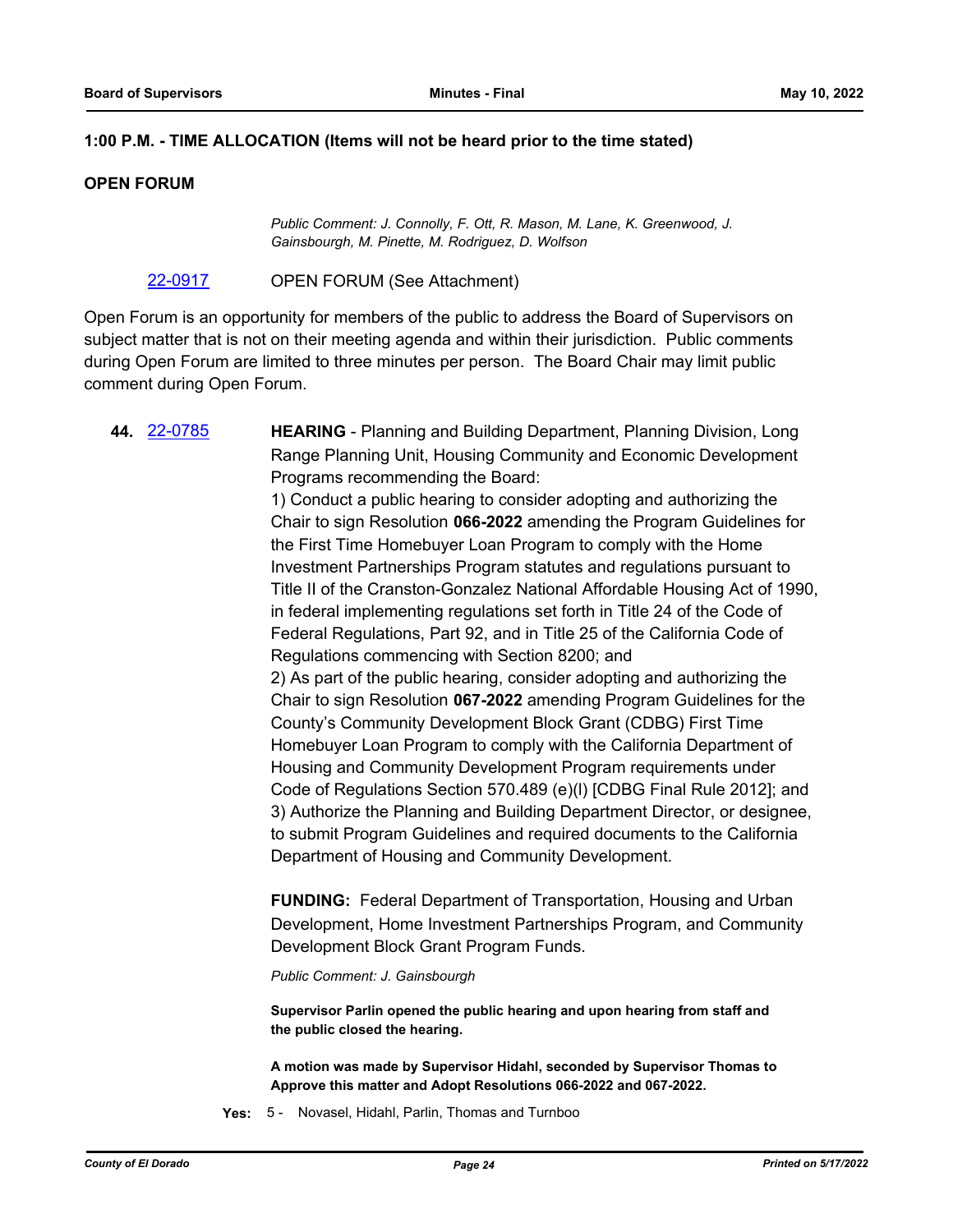## **JOINT MEETING WITH THE EL DORADO COUNTY PLANNING COMMISSION**

#### **2:00 P.M. - TIME ALLOCATION (Items will not be heard prior to time stated)**

**45.** [22-0727](http://eldorado.legistar.com/gateway.aspx?m=l&id=/matter.aspx?key=31628) Planning and Building Department, Planning Division, Long Range Planning unit, hosting a joint informational workshop for the Board of Supervisors and Planning Commission to solicit input and direction from the Board and Planning Commission, and to encourage public participation during the process of developing an Affordable Housing Ordinance.

> **FUNDING:** California Department of Housing and Community Development Local Government Planning Support Grants Program, Regional Early Action Planning Grants

*Public Comment: R. Michelson, D. Vanderkar, V. Gerrad, S. Ferry, P. Vanderkar, J. Wassner, D. Wolfson, L. Brent-Bumb, K. Greenwood*

**Planning and Building Department, Planning Division, Long Range Planning unit, hosted a joint informational workshop for the Board of Supervisors and Planning Commission to solicit input and direction from the Board and Planning Commission, and to encourage public participation during the process of developing an Affordable Housing Ordinance.**

**The following direction was given to staff to create a task force to: 1) Reexamine surplus or other County lands inventory list for possible affordable housing options.**

**2) Consider utilization of Tiny Homes for residential use.** 

**3) Consider Inclusionary Zoning Policy with fee deferral program or developer in-lieu fees.**

**4) Consider new residential zoning overlays for Mixed Use on commercial lands to encourage affordable housing (e.g. Missouri Flat Corridor).**

**5) Consider zoning options for affordable housing in new or existing mobile home parks (currently allowed by CUP in residential zones).**

**6) Designate Missouri Flat Corridor "Green Zone" for possible grant funded projects (e.g. pilot project for Sacramento Area Council of Governments). 7) Consider a Housing trust fund.**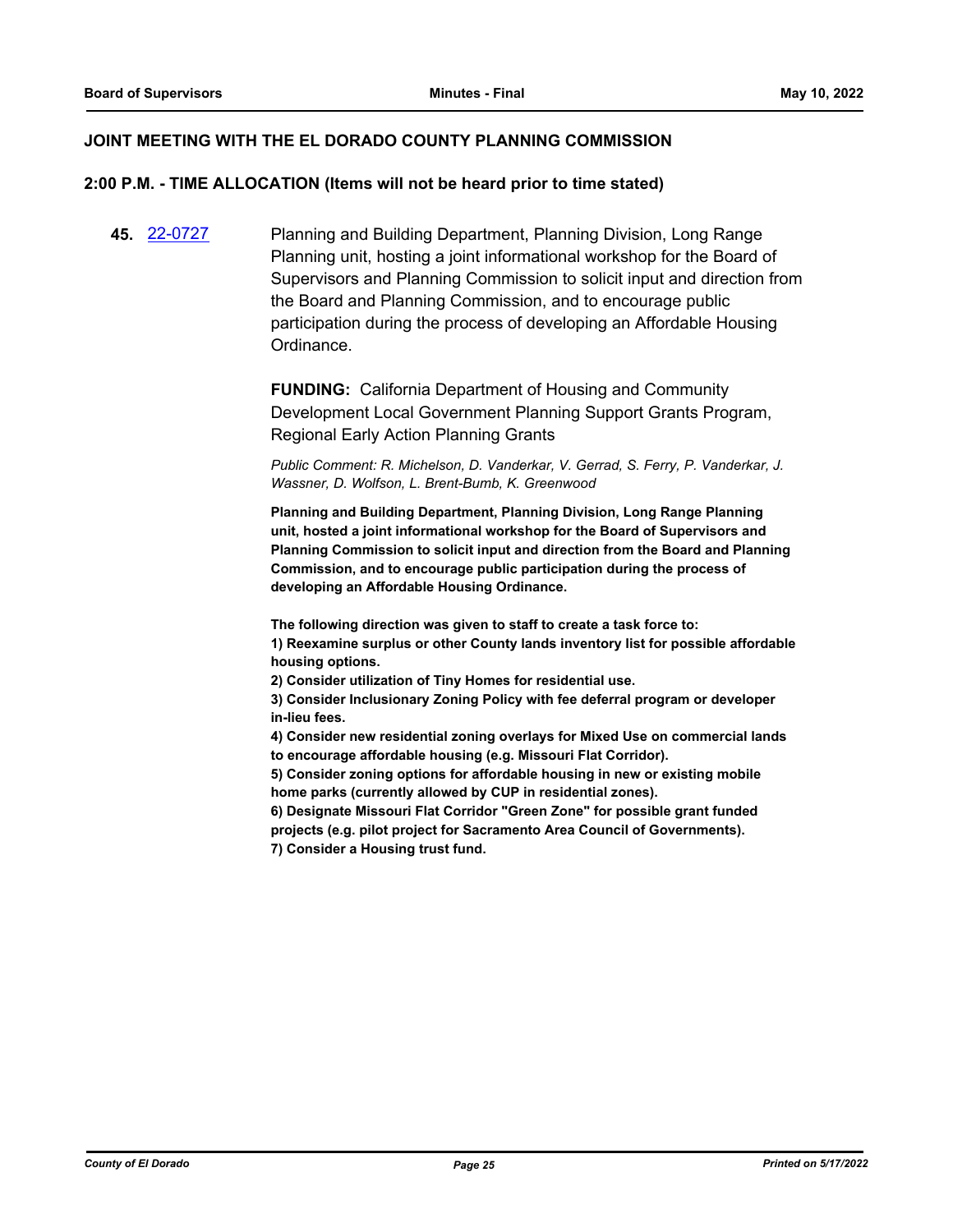## **TO AND FROMS: Board members may make a brief report on commission or committee meetings, or make a brief announcement on matters of countywide concern (May be called at any time during the meeting)**

**Supervisor Novasel reported on the following: California State Association of Counties conference.** 

**Supervisor Hidahl reported on the following: Saratoga Estates event. Pioneer Community Energy Board meeting. Greater Sacramento Economic Council meeting. Budget meeting. Human Rights Commission meeting. Local Agency Formation Commission meeting. Greater Sacramento Economic Council annual dinner. SouthEast Connector Joint Powers Authority meeting. El Dorado Hills Community Council meeting. Chamber luncheon. El Dorado Hills Area Planning Agency Committee meeting. El Dorado Transit/Transportation meetings.**

**Supervisor Thomas reported on the following: Capitol to Capitol - National Conference of State Legislatures. Sacramento Area Council of Governments mission tour.**

**Supervisor Turnboo reported on the following: Chamber luncheon. Grizzly Flat event. Food Bank event. Republican Central Committee donation. Caldor fire tour. Forest Service helicopter.**

**Supervisor Parlin reported on the following: Growth Factory lunch. Mosquito town hall. Rural County Representatives of California meeting. Capitol to Capitol - National Conference of State Legislatures. Biomass Ad Hoc meeting. El Dorado County Opportunity Knocks meeting. Rural County Representatives of California Executive Director tour.**

#### **CAO UPDATE (May be called at any time during the meeting)**

**Don Ashton, Chief Administrative Officer, reported on the following: Caldor fire update. Federal Emergency Management Agency letter. El Dorado County video.**

## **ADJOURNED AT 5:07 P.M.**